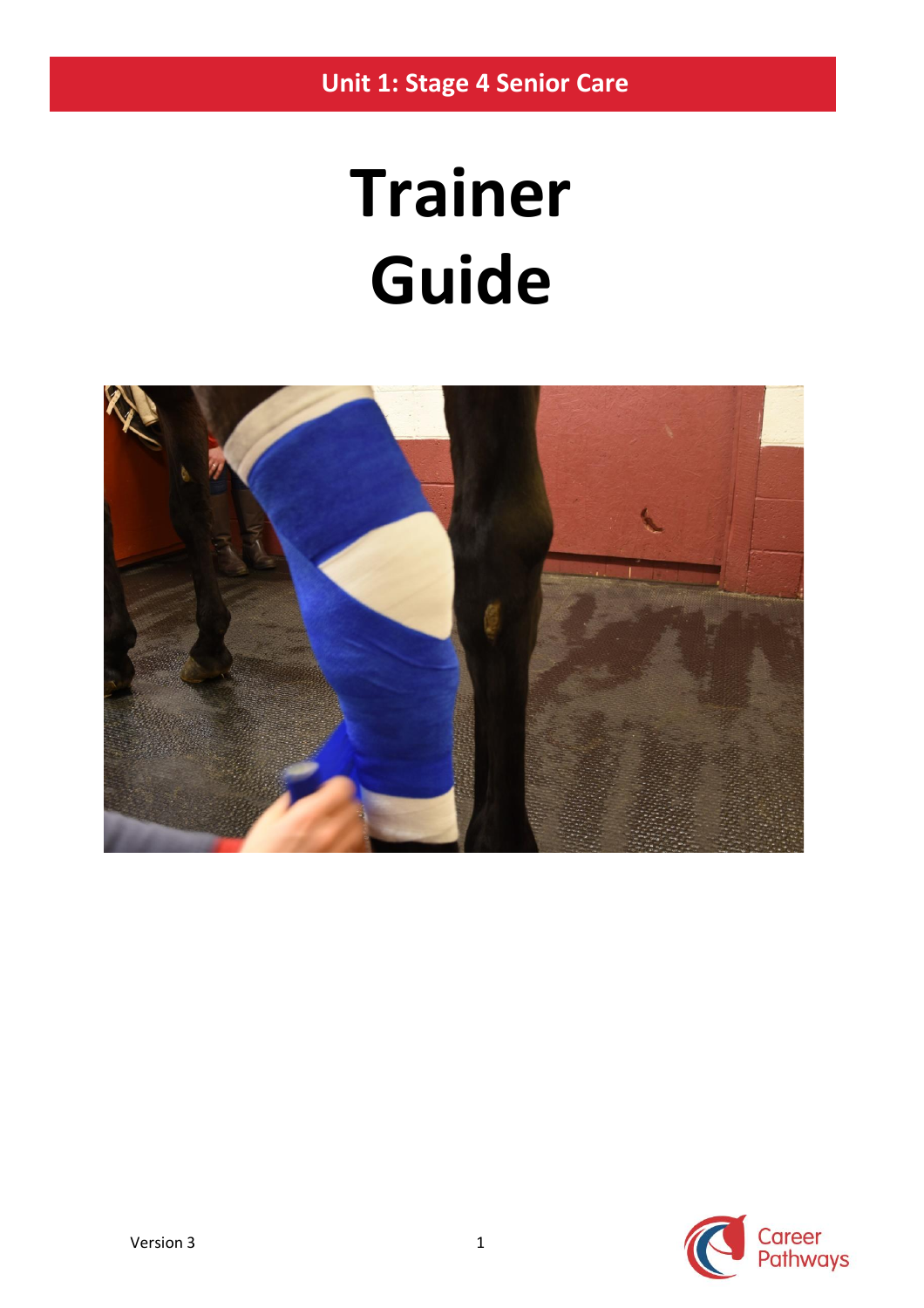### **INTRODUCTION**

This trainer guide has been designed to support you as you train and support learners and sign-off the skills record for Unit 1: Stage 4 Senior Care.

Your role as a trainer is to ensure learners are competent with all criteria in the syllabus. Your training should cover the complete specification. Learners should also be encouraged to self-study, practice and gain work experience to be able to draw down answers from their own experiences. You also have responsibility to complete the learner's **Ready for Assessment** and **Trainer Endorsement** forms within the learner's skills record. You and the learner should ensure sufficient time to complete these before the learner's assessment. We strongly recommend the learner's skills record is completed before the learner books their assessment. The learner should have their own skills record for you to sign. If you would like a skills record for your own reference, a copy can be downloaded for free from our website [\(https://pathways.bhs.org.uk/resource-hub/skills-record/\)](https://pathways.bhs.org.uk/resource-hub/skills-record/), or you can purchase a hard-copy for £5 by calling the Education Team. We recommend that you keep a record of learners that you have signed off and the applicable date for your own records.

## **LEARNERS ARE REQUIRED TO TAKE THEIR COMPLETED SKILLS RECORD TO THEIR ASSESSMENT.**

Failure to do so may result with the learner not being able to sit the assessment.

In order to sign-off the skills record at this level, you need to:

- Be an Accredited Professional Coach or Accredited Professional Centre Coach,
- Have achieved the BHSI Stable Managers qualification, or Performance Care and Welfare,
- Have a teaching or coaching qualification, or Ride Leader Level 2,
- Have a thorough knowledge of the revised assessment process (preferably having completed a conference call to confirm the standards and procedure).

You will need to be able to:

- Recognise when the learner is working at Stage 4 level
- Have a thorough knowledge of the breadth and depth of the current Stage 4 Senior Care assessment criteria
- Understand the expectations of industry requirements
- Differentiate between skills record sign-off requirements
	- o Ready for assessment the learner is sufficiently of the level to be presented for assessment (these learning outcomes are shaded grey in this guide)
	- o Trainer endorsement the criteria is required to be signed off by the trainer prior to the assessment day. On the assessment day the learner will be required to undertake a viva (verbal check of knowledge) with the assessor selecting criteria at random to confirm thorough understanding.
- Understand the differences in the relevant command verbs as part of the assessment criteria.

## **COMPLETING THE SKILLS RECORD**

If you meet the above criteria you can sign off the learner's skills record. With either a **Ready for Assessment** or **Trainer Endorsement**, these can be signed off in stages on a continuous basis. Within the **Trainer Endorsement** forms you will note the 'date achieved' for each learning outcome within the form, and also add any feedback for the learner should you wish.

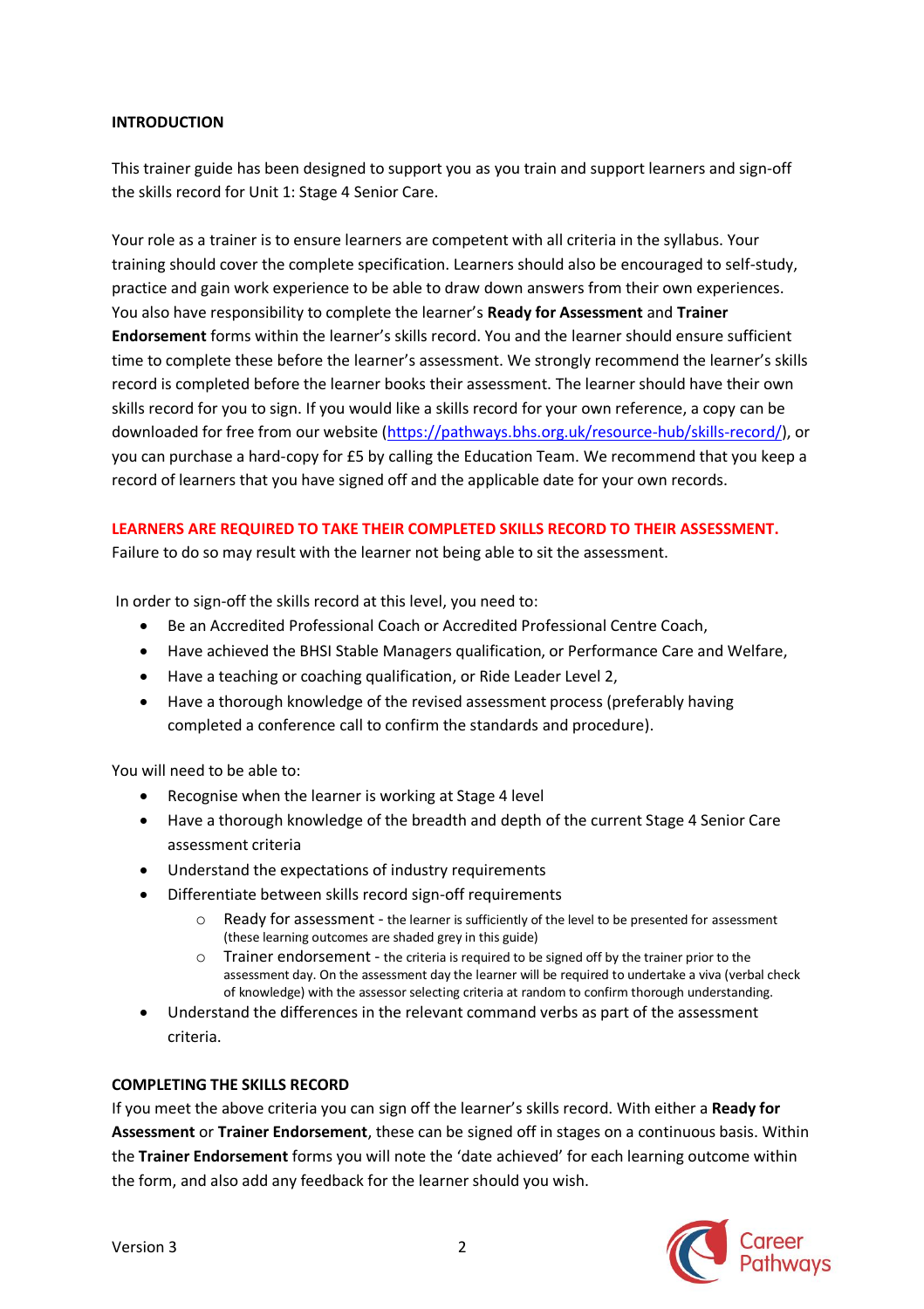## **COMMAND VERBS**

Below is a list of the commonly used command verbs used throughout the Stage 4 units, and their meaning.

| <b>Verb</b>        | The learner will be able to:                                                              |
|--------------------|-------------------------------------------------------------------------------------------|
| Analyse            | Break down a complex topic into simpler parts, exploring patterns and explaining          |
|                    | significance. Could be strengths, weaknesses, conclusions and often paired with making    |
|                    | recommendations.                                                                          |
| <b>Assess</b>      | Consider several options or arguments and weigh them up to come to a conclusion about     |
|                    | their effectiveness or validity. Similar to evaluate, though can be without the measure.  |
| Compare            | Identify similarities and differences of the topic.                                       |
| <b>Demonstrate</b> | Carry out particular activity or skill showing awareness and understanding.               |
| <b>Describe</b>    | Paint a picture in words. Give a full description including details of all the relevant   |
|                    | features.                                                                                 |
| Evaluate           | Examine the strengths and weaknesses and judge the merits of particular perspectives to   |
|                    | come to a conclusion about their success/importance/worth. Evaluation is often against    |
|                    | a measure or value.                                                                       |
| <b>Explain</b>     | Give logical reasons to support a view.                                                   |
| <b>Justify</b>     | Give reasons why something is valid. This might reasonably involve discussing and         |
|                    | discounting some views or actions. Each view or option will have positives and negatives, |
|                    | but the positives should outweigh the negatives.                                          |

### **TOTAL QUALIFICATION TIME (TQT)**

The BHS specifies a total number of hours that it is estimated an average learner will take to complete a qualification: this is the Total Qualification Time (TQT). Within TQT, the BHS identifies the number of Guided Learning Hours (GLH) that we estimate a trainer might provide. Guided learning means activities such as lessons, tutorials, online instruction, supervised study and giving feedback on performance. Guided learning includes the time required for learners to complete assessment. In addition to guided learning, other suggested learning will include private study and preparation for assessment such as preparatory reading, revision and independent research. The thoroughness of their training, which should consist of considerable experience backed up by knowledge, is a vital aspect.

BHS Stage 4 qualifications have been designed around the number of hours of guided learning expected for the average learner (eg, at Stage 3 level working towards Stage 4). It is important to note that this is a guide. Each learner you train will have a different level of experience and learn at a different pace and may need more or less of the GLH advised.

GLH and suggested learning hours is indicated for each learning outcome within this guide. The TQT will vary depending on the combination of units required for each of the qualifications available within the Stage 4 career pathways.

## **STAGE 4 QUALIFICATION STRUCTURE**

There are several career pathways to follow within the Stage 4 suite of qualifications.

The qualifications within the suite are:

- Stage 4 Senior Yard Manager
- Stage 4 Senior Yard Manager with Riding
- Stage 4 Senior Eventing Coach
- Stage 4 Senior Dressage Coach
- Stage 4 Senior Show Jumping Coach

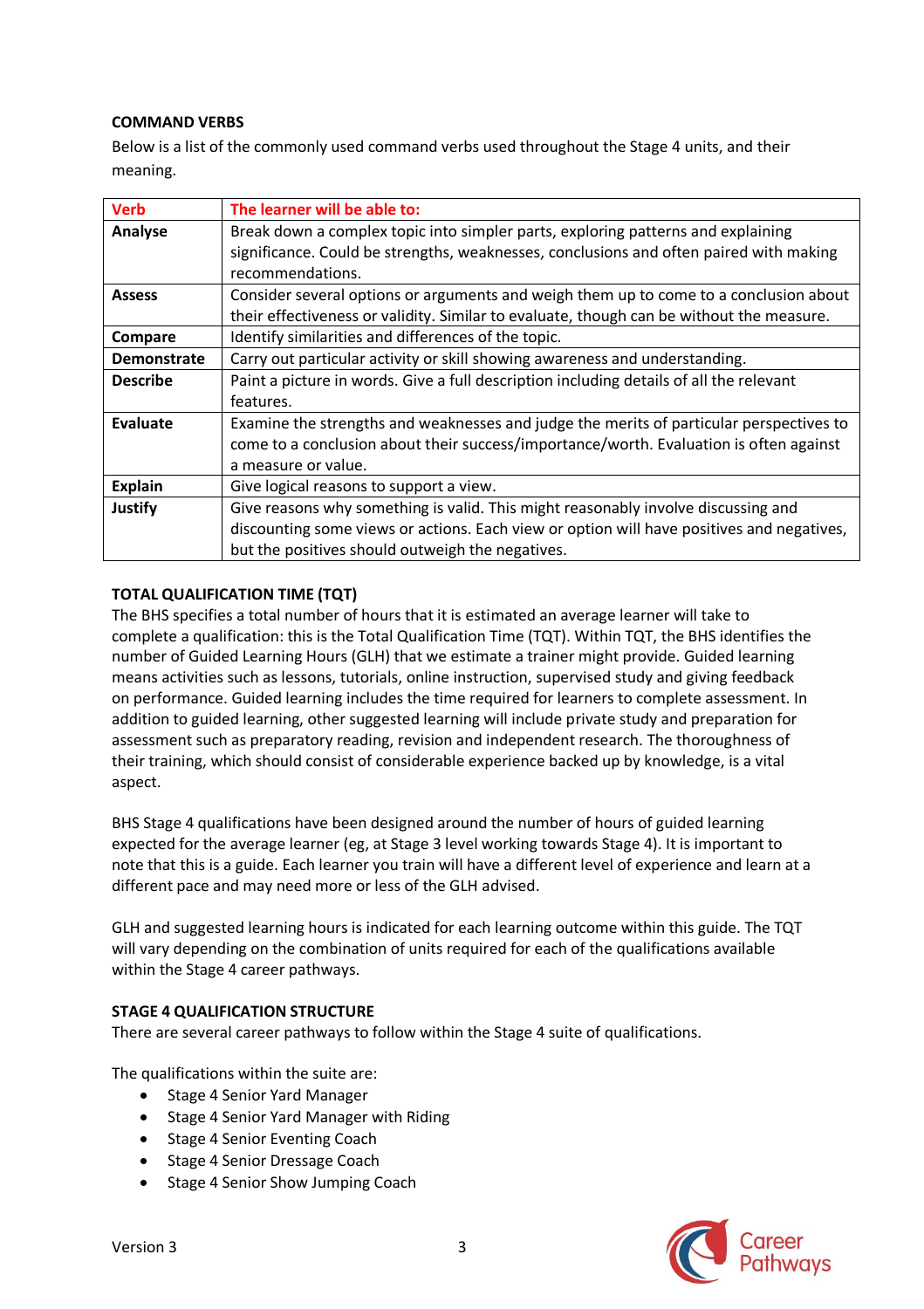Each qualification comprises of a combination of compulsory and optional units. This table shows an overview of the qualifications at Stage 4 and the units required for the achievement of each qualification.

| C - Compulsory units<br><b>O</b> - Optional units               | <b>STAGE 4</b><br><b>SENIOR</b><br><b>YARD</b><br><b>MANAGER</b> | <b>STAGE 4</b><br><b>SENIOR</b><br><b>YARD</b><br><b>MANAGER</b><br><b>WITH</b><br><b>RIDING*</b> | <b>STAGE 4</b><br><b>SENIOR</b><br><b>EVENTING</b><br><b>COACH**</b> | <b>STAGE 4</b><br><b>SENIOR</b><br><b>DRESSAGE</b><br><b>COACH **</b> | <b>STAGE 4</b><br><b>SENIOR</b><br><b>SHOW</b><br><b>JUMPING</b><br><b>COACH**</b> |
|-----------------------------------------------------------------|------------------------------------------------------------------|---------------------------------------------------------------------------------------------------|----------------------------------------------------------------------|-----------------------------------------------------------------------|------------------------------------------------------------------------------------|
| Unit 1. Stage 4 Senior Care                                     | C                                                                | C                                                                                                 | c                                                                    | C                                                                     | C                                                                                  |
| Unit 2. Stage 4 Senior<br>Management                            | c                                                                | c                                                                                                 | c                                                                    | C                                                                     | C                                                                                  |
| Unit 3. Stage 4 Senior Lunge                                    |                                                                  | c                                                                                                 | C                                                                    | C                                                                     | C                                                                                  |
| Unit 4. Stage 4 Senior Ride for<br><b>Training Eventing</b>     |                                                                  | Ο                                                                                                 | Ο                                                                    | Ο                                                                     | Ο                                                                                  |
| Unit 5. Stage 4 Senior Ride for<br><b>Training Dressage</b>     |                                                                  | Ο                                                                                                 | Ο                                                                    | Ο                                                                     |                                                                                    |
| Unit 6. Stage 4 Senior Ride for<br><b>Training Show Jumping</b> |                                                                  | O                                                                                                 | Ο                                                                    |                                                                       | O                                                                                  |
| Unit 7. Stage 4 Senior<br><b>Coaching Eventing</b>              |                                                                  |                                                                                                   | c                                                                    |                                                                       |                                                                                    |
| Unit 8. Stage 4 Senior<br><b>Coaching Dressage</b>              |                                                                  |                                                                                                   |                                                                      | c                                                                     |                                                                                    |
| Unit 9. Stage 4 Senior<br><b>Coaching Show Jumping</b>          |                                                                  |                                                                                                   |                                                                      |                                                                       | c                                                                                  |

\* Achievement of the Stage 4 Senior Yard Manager with Riding requires completion of the three compulsory units and one optional unit.

\*\* Achievement of Stage 4 Senior Coach qualifications require completion of the four compulsory units and one optional unit

### **GENERAL GUIDANCE**

Good stable management practice of handling horses, tack and equipment with safety and care, and of skipping out should be followed at all times. The assessor will want to see the learner follow safe and efficient practice they can apply when working with any horse, whether mare, gelding, stallion or youngster. The age and/or sex of the horse should be checked, before commencing work, if appropriate.

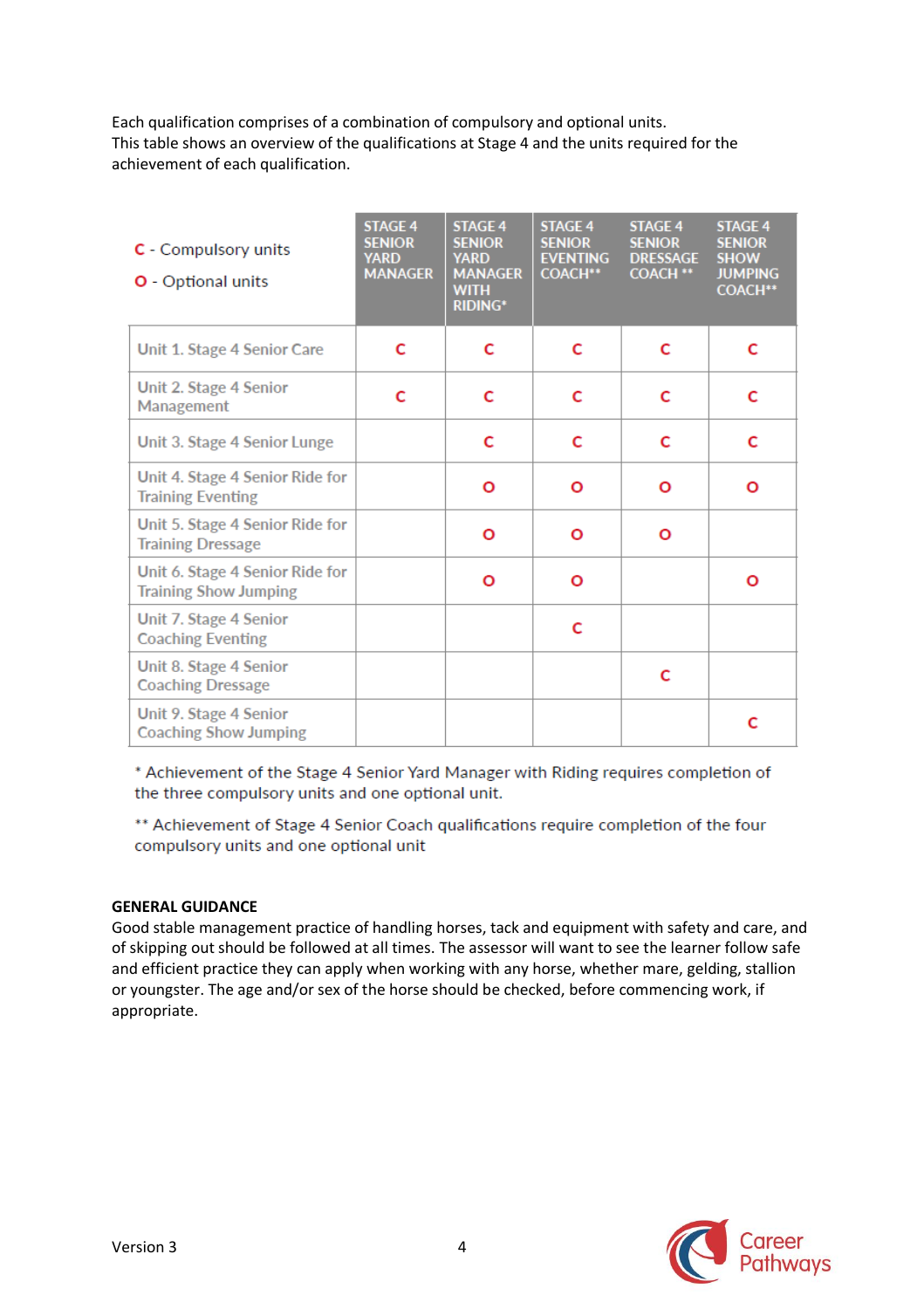# **LO1 Be able to use specialist tack in a safe and efficient manner**

(Ready for Assessment)

## **GLH 21; Self-guided study 10**

- *This learning outcome is assessed on the assessment day*
- *The learner will be ready to take the assessment when they can demonstrate to the trainer all the skills and knowledge as outlined in the assessment criteria listed below*
- *Ensure the 'Ready for Assessment' form in the learner's skills record is completed before the assessment day; this records the learner is of sufficient level to sit the assessment. This does not mean they will necessarily be successful in passing the assessment on the day.*

| Assessment       | Guidance on level and depth of subject content                                   |
|------------------|----------------------------------------------------------------------------------|
| Criteria         |                                                                                  |
| 1.1 Maintain     | Learner should show regard for health, safety and welfare of self, others and    |
| safe handling    | horses throughout all work covered in the learning outcome whilst:               |
| and working      | Handling fit horses in the stable                                                |
| procedures for   | Showing respect for the horse and their surroundings<br>$\bullet$                |
| health, safety   | Awareness of how the horse may react to the task/s<br>$\bullet$                  |
| and welfare      | Safe positioning of tack in and around stable<br>$\bullet$                       |
|                  | Positioning self and horse for designated task<br>$\bullet$                      |
|                  |                                                                                  |
|                  | The learner must follow safe procedures to show they are aware of how to work    |
|                  | around horses they do not know.                                                  |
|                  |                                                                                  |
|                  | Assessor will observe how the learner handles horse/s in the stable; their       |
|                  | positioning, respect shown for the horse and how observant they are around the   |
|                  | horse.                                                                           |
|                  | Recognition that this is an unknown horse and suitable behaviour with regards to |
|                  | this. Taking care putting the bridle on and not tying the horse up with a double |
|                  | bridle on.                                                                       |
|                  | Assessment method: Observation.                                                  |
| 1.2 Manage       | Learner to work at commercial speed and prioritise tasks appropriately           |
| own time         | throughout all work within the learning outcome.                                 |
| efficiently      |                                                                                  |
| according to     | For example, tacking up. To enable to work at commercial speed, generally boots  |
| industry         | put on (before horse becomes impatient), then saddle (so back can warm up        |
| practice         | before getting on) then bridle (so you can lead away without tying back up).     |
|                  | Assessment method: Observation.                                                  |
| 1.3 Explain a    | Learner should be able to explain any of the below methods of restraint, to      |
| range of         | include how and when they may be used.                                           |
| methods of       | Methods of restraint:                                                            |
| restraint to     | <b>Bridle</b>                                                                    |
| ensure safety of | <b>Control headcollar</b>                                                        |
| horse and        |                                                                                  |
| handler          | Lunge cavesson<br>$\bullet$                                                      |
|                  | Skin pinch                                                                       |
|                  | Lip twitch (and unacceptable twitches - ear twitch)                              |
|                  | Chifney                                                                          |
|                  | <b>Stallion chains</b>                                                           |
|                  | Veterinary prescribed sedative                                                   |
|                  | <b>Example depth and level of knowledge</b>                                      |
|                  |                                                                                  |

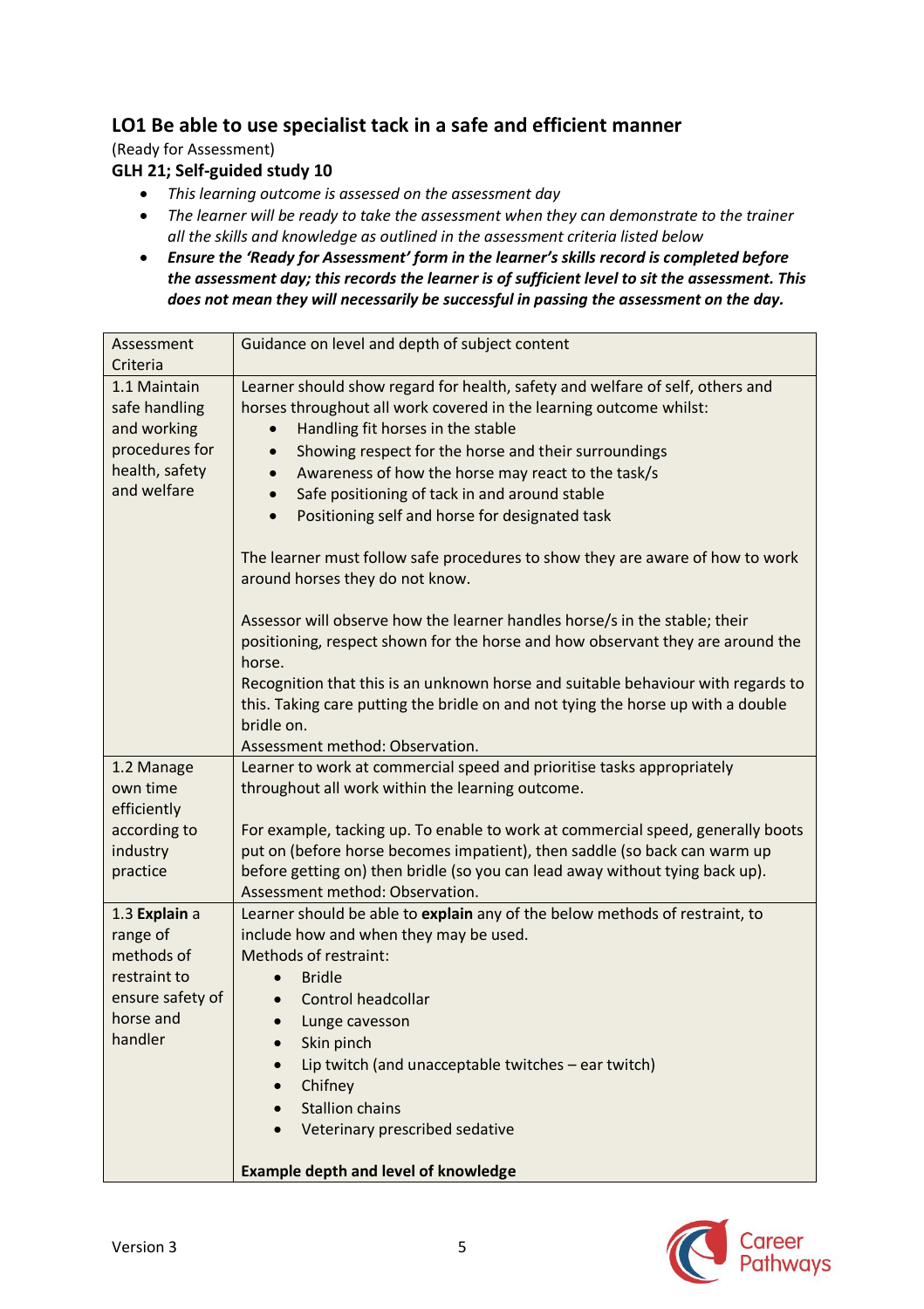|                 | <b>Control headcollar:</b>                                                          |
|-----------------|-------------------------------------------------------------------------------------|
|                 | Mildest method should be used initially, and, only if this is unsuccessful should a |
|                 | more powerful method be tried. PPE should be worn. A control headcollar works       |
|                 | on a pressure and release system. Fit similar to a standard headcollar but they     |
|                 | have an extra moveable rope fitted to the nosepiece which will apply additional     |
|                 | pressure on the nose when the horse pulls against the lead rope, and then           |
|                 | releases when he stops. There are also rope options available that tighten under    |
|                 | the jaw when the horse becomes strong. A control headcollar is usually used with    |
|                 | horses that are strong to lead, perhaps being lead to the field to be turned out,   |
|                 | and young horses where jaw and teeth not developed for a bridle, but perhaps        |
|                 | need a bit more control than a headcollar (colts, for example). In this scenario, a |
|                 | helper to open/close gates would also be beneficial to make things easier.          |
|                 | Assessment method: Discussion.                                                      |
| 1.4 Select, fit | Learner will be presented with a range of tack and equipment of different sizes.    |
| and evaluate    | They should be able to work efficiently to select tack and equipment appropriate    |
| tack for        | for the horse they are given. If the tack or equipment does not fit they should     |
| different       |                                                                                     |
|                 | look to see if it can be adapted or if other items are more suitable.               |
| situations      |                                                                                     |
|                 | Learner should be able to put on and fit each of the below items:                   |
|                 | Dressage tack:                                                                      |
|                 | Modern comfort bridle                                                               |
|                 | Variations of nosebands in current use                                              |
|                 | Double bridle                                                                       |
|                 | Dressage saddle                                                                     |
|                 | Pad, cloth, numnah                                                                  |
|                 | Girth, protector                                                                    |
|                 |                                                                                     |
|                 | Show jumping tack:                                                                  |
|                 | Bridle (this can be a double bridle)                                                |
|                 | Martingale/breast plate                                                             |
|                 | Noseband(s)                                                                         |
|                 | Jumping saddle                                                                      |
|                 | Alternative stirrups                                                                |
|                 | Stud girth                                                                          |
|                 | Spur guard                                                                          |
|                 | Leg protection                                                                      |
|                 |                                                                                     |
|                 | <b>Cross country tack:</b>                                                          |
|                 | Bridle (this can be a double bridle)                                                |
|                 | Martingale                                                                          |
|                 | Suitable reins                                                                      |
|                 | Noseband                                                                            |
|                 | Jumping saddle                                                                      |
|                 | Girth/stud girth                                                                    |
|                 | Breast plate (to include five point)                                                |
|                 | Leg protection<br>$\bullet$                                                         |
|                 |                                                                                     |
|                 | Endurance/trekking/long distance riding tack:                                       |
|                 | Washable or lightweight bridle                                                      |

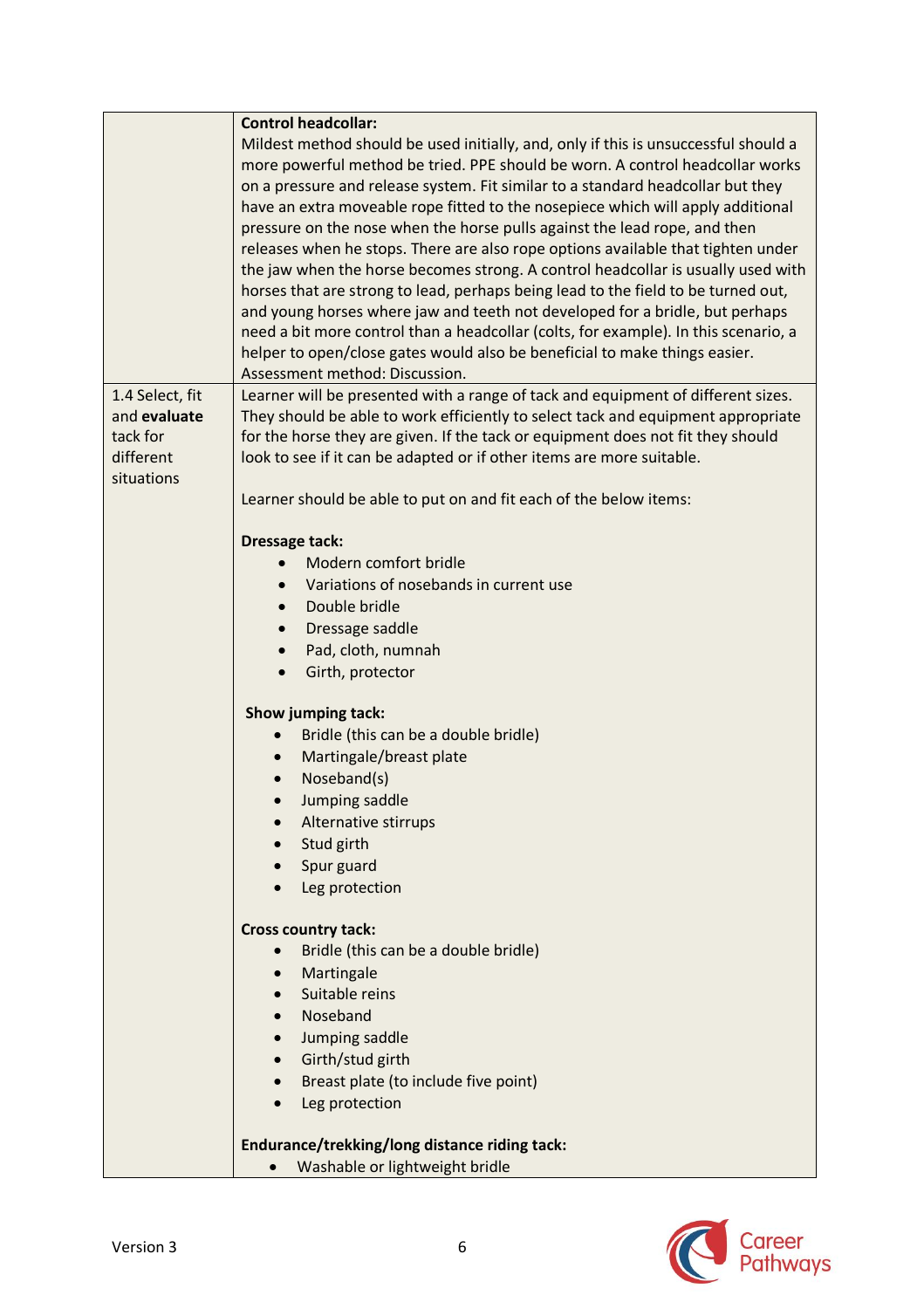|                   | General purpose saddle (synthetic or leather)<br>$\bullet$                           |
|-------------------|--------------------------------------------------------------------------------------|
|                   | Comfort girth<br>$\bullet$                                                           |
|                   | Stirrups (toe cages)                                                                 |
|                   | Seat saver                                                                           |
|                   | Comfortable pad for horse                                                            |
|                   |                                                                                      |
|                   | Saddle bag                                                                           |
|                   | Coiled leadrope on saddle<br>$\bullet$                                               |
|                   | Neck strap                                                                           |
|                   |                                                                                      |
|                   | The learner should evaluate the tack chosen through discussion to include:           |
|                   | <b>Consideration of horse welfare</b>                                                |
|                   | <b>Effectiveness for purpose</b><br>$\bullet$                                        |
|                   | Consideration of competition rules<br>$\bullet$                                      |
|                   |                                                                                      |
|                   | Comfort bridles: Learners need to understand the principles of why people use        |
|                   | comfort bridles, eg. knowing about the nerves on the face and how the bridle         |
|                   | relates to this.                                                                     |
|                   |                                                                                      |
|                   | The learner will be asked to evaluate and discuss the fit of all the tack and        |
|                   | equipment for its suitability and relate to human and horse anatomy.                 |
|                   | When asked a question about the fit of the bridle or saddle they should be able      |
|                   | to go through each feature of the bridle/saddle and talk about the fit, what have    |
|                   | they checked and how have they decided if it fits/doesn't fit. They should be able   |
|                   | to discuss this in depth showing confidence.                                         |
|                   |                                                                                      |
|                   | Saddle: What is relevant to the size of the saddle and the fit of it? Discussions    |
|                   | should include tree width, points of tree and pressure points on horse, relate to    |
|                   | horse and human anatomy eg, a jump saddle's knee roll should accommodate             |
|                   | the rider's legs at jump length. Fitting of anatomical girth.                        |
|                   |                                                                                      |
|                   | Double bridle: The learner would be expected to check inside the horse's mouth       |
|                   | to evaluate the size of bits to use (from size of tongue/position of upper tushes).  |
|                   | Bridle put on with care and bits placed correctly. Once bridle on, check position    |
|                   | of bits (sitting level in the mouth and not touching teeth). Should be able to get a |
|                   | little finger either side of the bridoon, Weymouth/curb slightly narrower (the       |
|                   | bridoon should sit a fraction higher than a snaffle would). The curb chain with lip  |
|                   | strap should be under the bridoon (not through the rings, in the right place with    |
|                   | the curb chain not twisted).                                                         |
|                   |                                                                                      |
|                   | Assessment method: Observation and discussion.                                       |
| 1.5 Evaluate a    | The BHS does not promote the use of training aids, however we accept they are        |
| range of          | used and it is important for a coach/groom/yard manager to give appropriate          |
| training aids for | advice with regard to fit and use.                                                   |
| riding            |                                                                                      |
|                   | Learners should be able to discuss the positives and negatives for a variety of      |
|                   |                                                                                      |
|                   | training aids. They should be able to say when they may use a training aid and       |
|                   | when it's not appropriate at competitions and when schooling.                        |
|                   | Training aids may include:                                                           |
|                   | Draw reins                                                                           |
|                   | <b>Bungees</b>                                                                       |
|                   |                                                                                      |

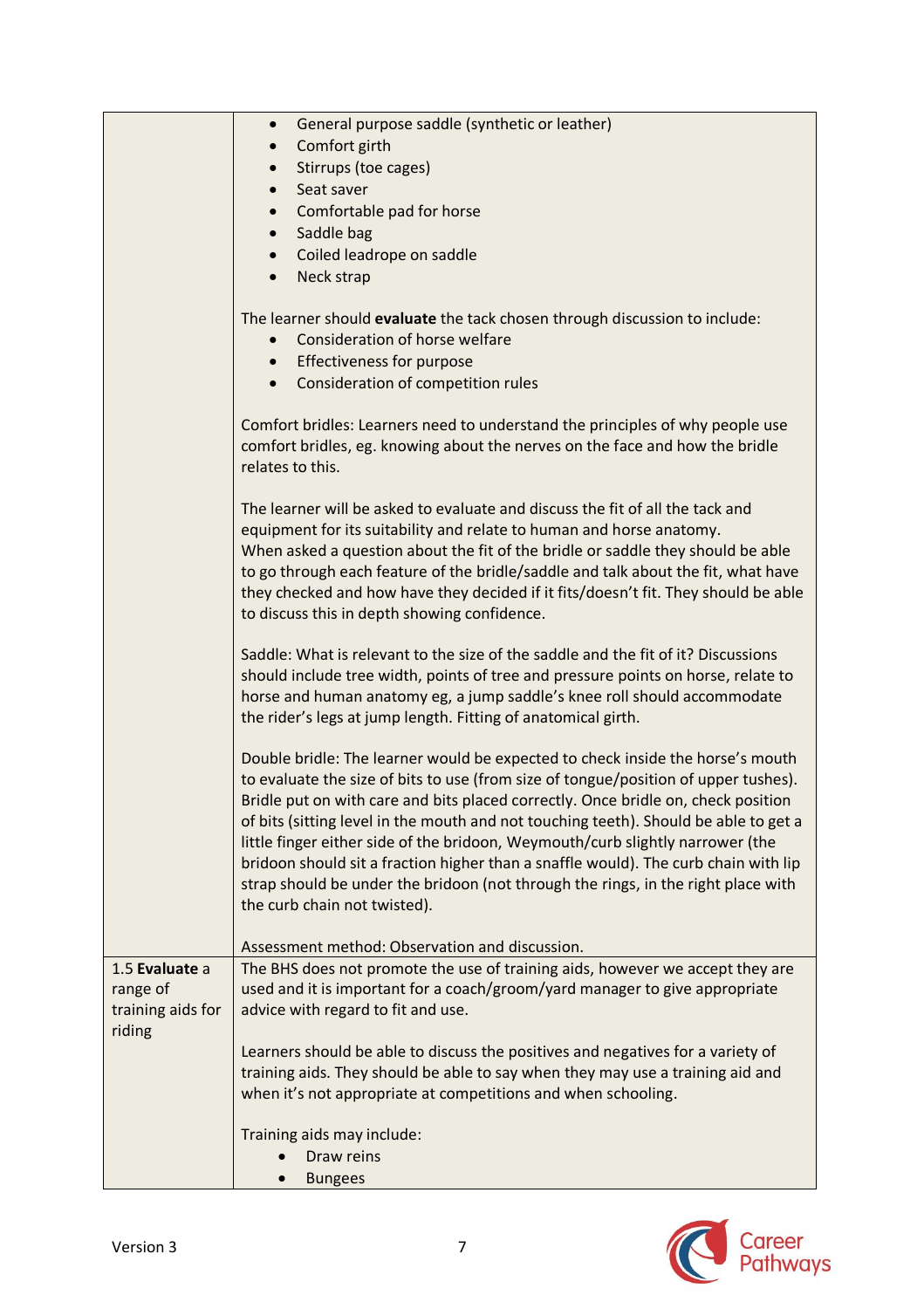|                  | Market Harborough<br>$\bullet$                                                       |
|------------------|--------------------------------------------------------------------------------------|
|                  | Harbridge                                                                            |
|                  | De Gogue                                                                             |
|                  |                                                                                      |
|                  | <b>Example depth and level of knowledge:</b>                                         |
|                  | Draw reins can be used to give more control to the rider, eg. a horse that naps or   |
|                  | spins on the road. These consist of a double length rein made of leather, webbing    |
|                  | or nylon, with a loop at either end. They may or may not have a buckle. When         |
|                  | fitted as draw reins, both loops are fitted to the centre of the girth under the     |
|                  | belly, pass together between the front legs and then divide, passing through the     |
|                  | bit rings from inside to outside and back to the rider's hands. The draw reins       |
|                  | should not be consistently used with a contact, they should only come into play      |
|                  | when extra control is required. If the draw reins are used too much or not fitted    |
|                  | correctly it is very easy to force the horse into an artificial head carriage with a |
|                  | short neck. It can appear broken at the fourth vertebra. This can be very difficult  |
|                  | to correct later.                                                                    |
|                  | Assessment method: Discussion.                                                       |
| 1.6 Evaluate     | Learner should be able to evaluate the suitability of bits in relation to anatomy of |
| use of a range   | the mouth, their action and effect on a horse's way of going. Bits to include:       |
| of bits          | <b>Snaffles</b>                                                                      |
|                  | Double bridle bits                                                                   |
|                  | Gags                                                                                 |
|                  | Pelhams                                                                              |
|                  | <b>Bitless bridles</b><br>$\bullet$                                                  |
|                  | Dressage legal bits<br>$\bullet$                                                     |
|                  | Other bits in common use<br>$\bullet$                                                |
|                  |                                                                                      |
|                  | <b>Example depth and level of knowledge:</b><br><b>Double bridle bits</b>            |
|                  | It is not normal to mix a fixed Weymouth/curb with a loose ring bridoon as the       |
|                  | Weymouth/curb would end up being more severe. The bridoon acts in the same           |
|                  | way as a snaffle and the Weymouth/curb has a refining action of putting pressure     |
|                  | on the poll and the fulcrum action on the curb groove to bring the head down         |
|                  | and round. For a horse that has a tendancy to fix its jaw a loose ring and sliding   |
|                  | cheek may help with this. A horse that has large tushes may need slightly thinner    |
|                  | bits.                                                                                |
|                  | Assessment method: Discussion.                                                       |
| 1.7 Evaluate leg | Learner should show knowledge of leg protection for:                                 |
| protection for a | <b>Cross country</b>                                                                 |
| range of         | Show jumping                                                                         |
| situations       | <b>Dressage</b>                                                                      |
|                  | Endurance/trekking/riding over a distance                                            |
|                  | Turning horses out                                                                   |
|                  |                                                                                      |
|                  | The learner should evaluate through discussion to include:                           |
|                  | Consideration of horse welfare                                                       |
|                  | <b>Effectiveness for purpose</b><br>$\bullet$                                        |
|                  | Consideration of competition rules<br>$\bullet$                                      |
|                  | <b>Example depth and level of knowledge:</b>                                         |
|                  | <b>Boots:</b>                                                                        |

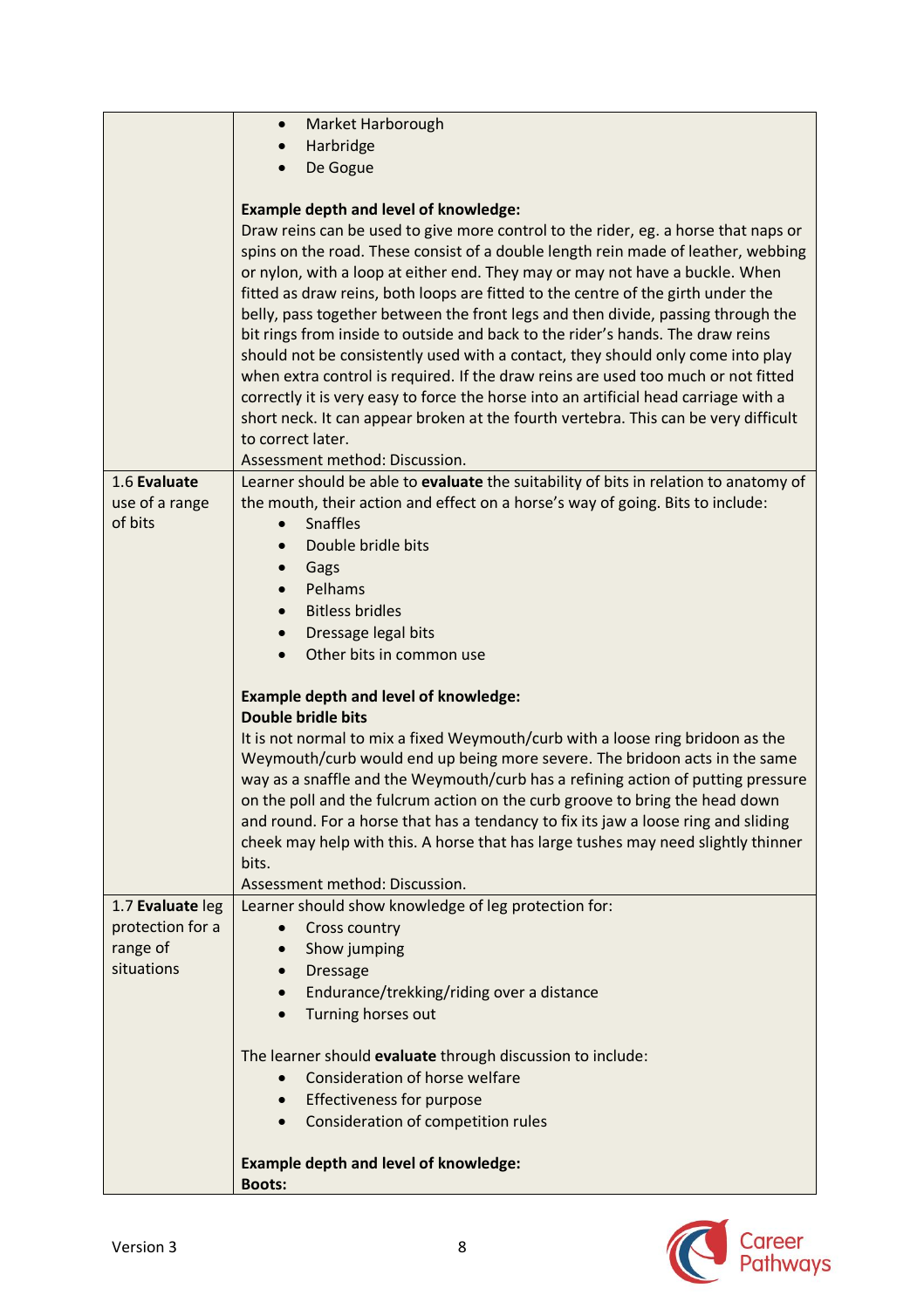| Positives: protection, support (if correctly fitted), speed of application.       |
|-----------------------------------------------------------------------------------|
| Negatives: safety issue if not fitted correctly, going through water and becoming |
| heavy and then rubbing, causes legs to heat up.                                   |
| Assessment method: Discussion.                                                    |

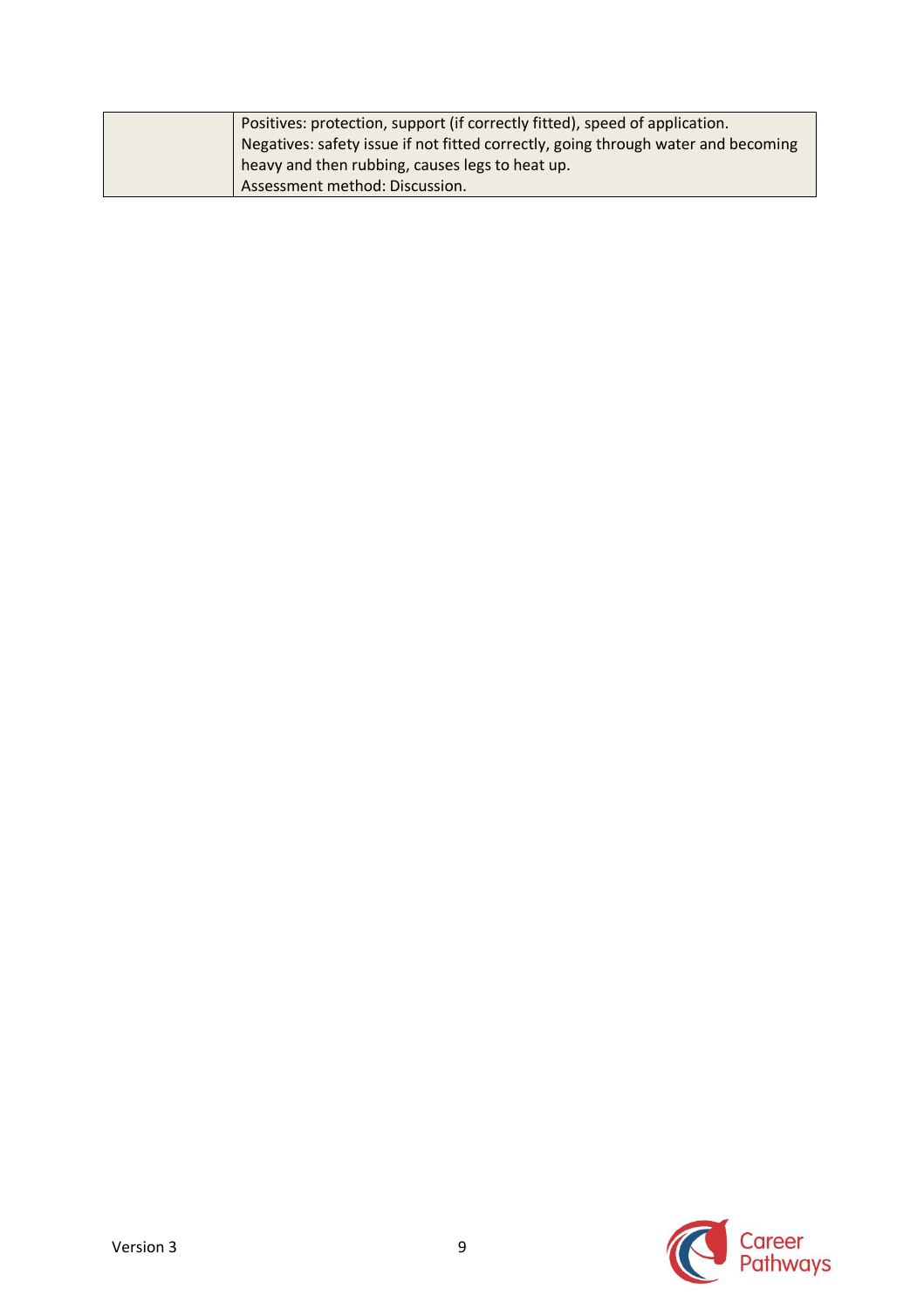# **LO2 Understand nutritional requirements of horses**

(Trainer Endorsement)

## **GLH 7; Self-guided study 6**

- *This learning outcome is assessed by the trainer. The learner's skills record should be signed off when the trainer is confident that the learner has met the demand of all the assessment criteria*
- *Ensure the 'Trainer Endorsement' form in the learner's skills record is completed before the assessment day; this records that an assessment with the trainer has taken place*
- *The learner will be assessed in detail on one or more assessment criteria through a 'viva' process with the assessor on the day to clarify competence.*

| Assessment<br>Criteria | Guidance on level and depth of subject content                                                                                                                                                                                                                                                                                                                                                                                                                                                                                                                                                                                                                                                                                              |  |  |
|------------------------|---------------------------------------------------------------------------------------------------------------------------------------------------------------------------------------------------------------------------------------------------------------------------------------------------------------------------------------------------------------------------------------------------------------------------------------------------------------------------------------------------------------------------------------------------------------------------------------------------------------------------------------------------------------------------------------------------------------------------------------------|--|--|
|                        |                                                                                                                                                                                                                                                                                                                                                                                                                                                                                                                                                                                                                                                                                                                                             |  |  |
| 2.1 Explain            | The learner should be able to explain the nutritional requirements of the                                                                                                                                                                                                                                                                                                                                                                                                                                                                                                                                                                                                                                                                   |  |  |
| nutritional and        | following horses:                                                                                                                                                                                                                                                                                                                                                                                                                                                                                                                                                                                                                                                                                                                           |  |  |
| dietary needs          | Show jumping (foxhunter)                                                                                                                                                                                                                                                                                                                                                                                                                                                                                                                                                                                                                                                                                                                    |  |  |
| for a range of         | Dressage (medium)                                                                                                                                                                                                                                                                                                                                                                                                                                                                                                                                                                                                                                                                                                                           |  |  |
| horses                 | Eventing (intermediate)                                                                                                                                                                                                                                                                                                                                                                                                                                                                                                                                                                                                                                                                                                                     |  |  |
|                        | Endurance / trekking (50 miles / 80km)<br>$\bullet$                                                                                                                                                                                                                                                                                                                                                                                                                                                                                                                                                                                                                                                                                         |  |  |
|                        | Show horses                                                                                                                                                                                                                                                                                                                                                                                                                                                                                                                                                                                                                                                                                                                                 |  |  |
|                        | <b>Stallions</b><br>$\bullet$                                                                                                                                                                                                                                                                                                                                                                                                                                                                                                                                                                                                                                                                                                               |  |  |
|                        | Developing young stock (including fast growing young stock)<br>$\bullet$                                                                                                                                                                                                                                                                                                                                                                                                                                                                                                                                                                                                                                                                    |  |  |
|                        | Nutritional and dietary needs should include:                                                                                                                                                                                                                                                                                                                                                                                                                                                                                                                                                                                                                                                                                               |  |  |
|                        | Type of feed                                                                                                                                                                                                                                                                                                                                                                                                                                                                                                                                                                                                                                                                                                                                |  |  |
|                        | Bulk to concentrate ratios<br>$\bullet$                                                                                                                                                                                                                                                                                                                                                                                                                                                                                                                                                                                                                                                                                                     |  |  |
|                        | Consideration to the stage of fitness of the horse<br>$\bullet$                                                                                                                                                                                                                                                                                                                                                                                                                                                                                                                                                                                                                                                                             |  |  |
|                        | How and when to feed                                                                                                                                                                                                                                                                                                                                                                                                                                                                                                                                                                                                                                                                                                                        |  |  |
|                        | Learner should know how levels of carbohydrates, proteins (% of diet) etc vary<br>for the range of horses above. Also identify where in the diet you can make<br>changes to provide nutritional requirements (for example, hay approximately 7%<br>protein, haylage is approximately 10% protein). Learners should have a detailed<br>understanding of a diet and nutritional requirements for horses, and how this<br>can be adapted for the various horses above. Also a knowledge of why the diet<br>should be adapted and when (how close to competition).<br>Learner should be familiar with a range of feeds available on the market. Should<br>be able to provide practical answers based on their experiences of feeding<br>horses. |  |  |
|                        | <b>Example depth and level of knowledge</b><br>Dressage:<br>A dressage horse working at Medium level would be considered to be working<br>within moderate workloads. This would include 4/5 working sessions in the arena<br>each week with supportive hacking and riding out. The diet would be;<br>good quality hay $-2/3$ times daily depending on routine and timings<br>Some yards may prefer to use haylage as this is not dusty and may be more<br>nutrient dense - energy, protein. There is choice as to the type of haylage used.<br>The bucket feed will be made up of high quality fibre. An example would be; fast<br>fibre soaked to manufacturer's guidance mixed with chaff/ready grass or similar                          |  |  |

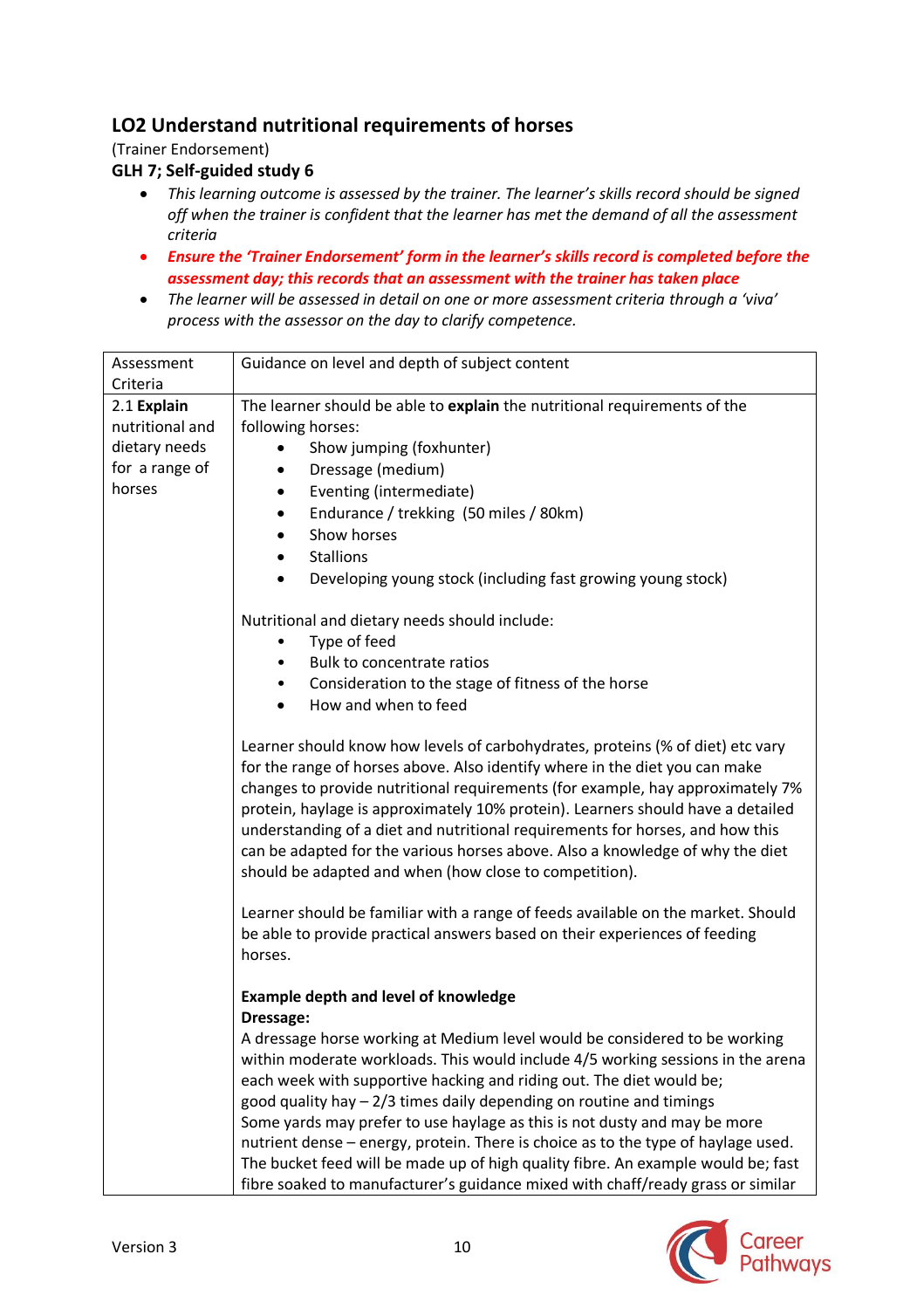|                                 | prepared brand suitable for the type of horse and its workload. Wherever the<br>feed is primarily bulk, a balancer should be included.<br>This type of diet tends not to indicate specific balance of concentrate to bulk<br>which in traditional terms would be something in the region of 60% bulk.<br>More traditional course mixes can be used with the coarse mix being added to<br>chaff or similar prepacked product.<br>Depending on food type the horse would require a minimum of 2% of<br>bodyweight per day and a maximum of 2.5%<br>Vitamins/mineral supplements can be used but may depend on the feed type<br>being used as balancers offer a balance to the diet.<br>Any diet should suit the needs of the individual horse which should be monitored<br>continuously with regard to condition, work and general wellbeing. |
|---------------------------------|---------------------------------------------------------------------------------------------------------------------------------------------------------------------------------------------------------------------------------------------------------------------------------------------------------------------------------------------------------------------------------------------------------------------------------------------------------------------------------------------------------------------------------------------------------------------------------------------------------------------------------------------------------------------------------------------------------------------------------------------------------------------------------------------------------------------------------------------|
| 2.2 Evaluate                    | Evaluation to include:                                                                                                                                                                                                                                                                                                                                                                                                                                                                                                                                                                                                                                                                                                                                                                                                                      |
| the use of                      | Provision of vitamins and minerals within the food ration                                                                                                                                                                                                                                                                                                                                                                                                                                                                                                                                                                                                                                                                                                                                                                                   |
| vitamin and                     | Supplementary feeding, how and when                                                                                                                                                                                                                                                                                                                                                                                                                                                                                                                                                                                                                                                                                                                                                                                                         |
| mineral                         |                                                                                                                                                                                                                                                                                                                                                                                                                                                                                                                                                                                                                                                                                                                                                                                                                                             |
| supplements in<br>horses' diets | The learner should be able to discuss when and why vitamin and mineral                                                                                                                                                                                                                                                                                                                                                                                                                                                                                                                                                                                                                                                                                                                                                                      |
|                                 | supplements may be used in horses' diets and evaluate their use.                                                                                                                                                                                                                                                                                                                                                                                                                                                                                                                                                                                                                                                                                                                                                                            |
|                                 |                                                                                                                                                                                                                                                                                                                                                                                                                                                                                                                                                                                                                                                                                                                                                                                                                                             |
|                                 | <b>Example depth and level of knowledge:</b>                                                                                                                                                                                                                                                                                                                                                                                                                                                                                                                                                                                                                                                                                                                                                                                                |
|                                 | Supplements are formulated to provide vitamins and minerals to meet<br>the horse's daily recommended intake. If the horse is on the                                                                                                                                                                                                                                                                                                                                                                                                                                                                                                                                                                                                                                                                                                         |
|                                 | recommended intake of a formulated feed and eating sufficient forage, it                                                                                                                                                                                                                                                                                                                                                                                                                                                                                                                                                                                                                                                                                                                                                                    |
|                                 | is unlikely that an additional supplement would be necessary                                                                                                                                                                                                                                                                                                                                                                                                                                                                                                                                                                                                                                                                                                                                                                                |
|                                 | Over-supplementation of specific vitamins or minerals can cause toxicity,<br>$\bullet$                                                                                                                                                                                                                                                                                                                                                                                                                                                                                                                                                                                                                                                                                                                                                      |
|                                 | or a deficiency in another mineral resulting from shared uptake carriers.                                                                                                                                                                                                                                                                                                                                                                                                                                                                                                                                                                                                                                                                                                                                                                   |
|                                 | For example, copper and iron are metabolically linked and an excess of                                                                                                                                                                                                                                                                                                                                                                                                                                                                                                                                                                                                                                                                                                                                                                      |
|                                 | one can cause a deficiency in the other; likewise there are similar                                                                                                                                                                                                                                                                                                                                                                                                                                                                                                                                                                                                                                                                                                                                                                         |
|                                 | antagonistic interactions between Vitamin A and Vitamin D.                                                                                                                                                                                                                                                                                                                                                                                                                                                                                                                                                                                                                                                                                                                                                                                  |
|                                 |                                                                                                                                                                                                                                                                                                                                                                                                                                                                                                                                                                                                                                                                                                                                                                                                                                             |
|                                 | Typical situations when feeding a supplement might be advised may include:                                                                                                                                                                                                                                                                                                                                                                                                                                                                                                                                                                                                                                                                                                                                                                  |
|                                 | Electrolytes for working horses who are sweating                                                                                                                                                                                                                                                                                                                                                                                                                                                                                                                                                                                                                                                                                                                                                                                            |
|                                 | Horses out at grass not being fed any hard feed                                                                                                                                                                                                                                                                                                                                                                                                                                                                                                                                                                                                                                                                                                                                                                                             |
|                                 | Horses on predominantly preserved forage diets being fed less than                                                                                                                                                                                                                                                                                                                                                                                                                                                                                                                                                                                                                                                                                                                                                                          |
|                                 | recommended amounts of complementary feeds                                                                                                                                                                                                                                                                                                                                                                                                                                                                                                                                                                                                                                                                                                                                                                                                  |
|                                 | Biotin for horses with poor quality horn<br>٠                                                                                                                                                                                                                                                                                                                                                                                                                                                                                                                                                                                                                                                                                                                                                                                               |
|                                 | In areas where ground is selenium deficient and the horse lives out with<br>٠                                                                                                                                                                                                                                                                                                                                                                                                                                                                                                                                                                                                                                                                                                                                                               |
|                                 | no hard feed                                                                                                                                                                                                                                                                                                                                                                                                                                                                                                                                                                                                                                                                                                                                                                                                                                |
|                                 | If horse is not thriving (blood tests would identify any deficiencies)                                                                                                                                                                                                                                                                                                                                                                                                                                                                                                                                                                                                                                                                                                                                                                      |
|                                 | Horses on restricted grazing.                                                                                                                                                                                                                                                                                                                                                                                                                                                                                                                                                                                                                                                                                                                                                                                                               |
|                                 |                                                                                                                                                                                                                                                                                                                                                                                                                                                                                                                                                                                                                                                                                                                                                                                                                                             |
|                                 | It is important to take care to check the list of ingredients on any tub of                                                                                                                                                                                                                                                                                                                                                                                                                                                                                                                                                                                                                                                                                                                                                                 |
|                                 | supplements and look at the analytical composition to see what it contains.                                                                                                                                                                                                                                                                                                                                                                                                                                                                                                                                                                                                                                                                                                                                                                 |
|                                 | Vitamin E is one of the most expensive ingredients and provides a good                                                                                                                                                                                                                                                                                                                                                                                                                                                                                                                                                                                                                                                                                                                                                                      |
|                                 | indication of the quality of the supplement. You should also check the                                                                                                                                                                                                                                                                                                                                                                                                                                                                                                                                                                                                                                                                                                                                                                      |
|                                 | recommended dose to see how many grams per day you will need to feed each                                                                                                                                                                                                                                                                                                                                                                                                                                                                                                                                                                                                                                                                                                                                                                   |
|                                 | particular horse, so that you can then compare products accurately.                                                                                                                                                                                                                                                                                                                                                                                                                                                                                                                                                                                                                                                                                                                                                                         |
|                                 |                                                                                                                                                                                                                                                                                                                                                                                                                                                                                                                                                                                                                                                                                                                                                                                                                                             |
| 2.3 Analyse the                 | The learner should be able to analyse the management of the health conditions                                                                                                                                                                                                                                                                                                                                                                                                                                                                                                                                                                                                                                                                                                                                                               |
| management of                   | listed.                                                                                                                                                                                                                                                                                                                                                                                                                                                                                                                                                                                                                                                                                                                                                                                                                                     |

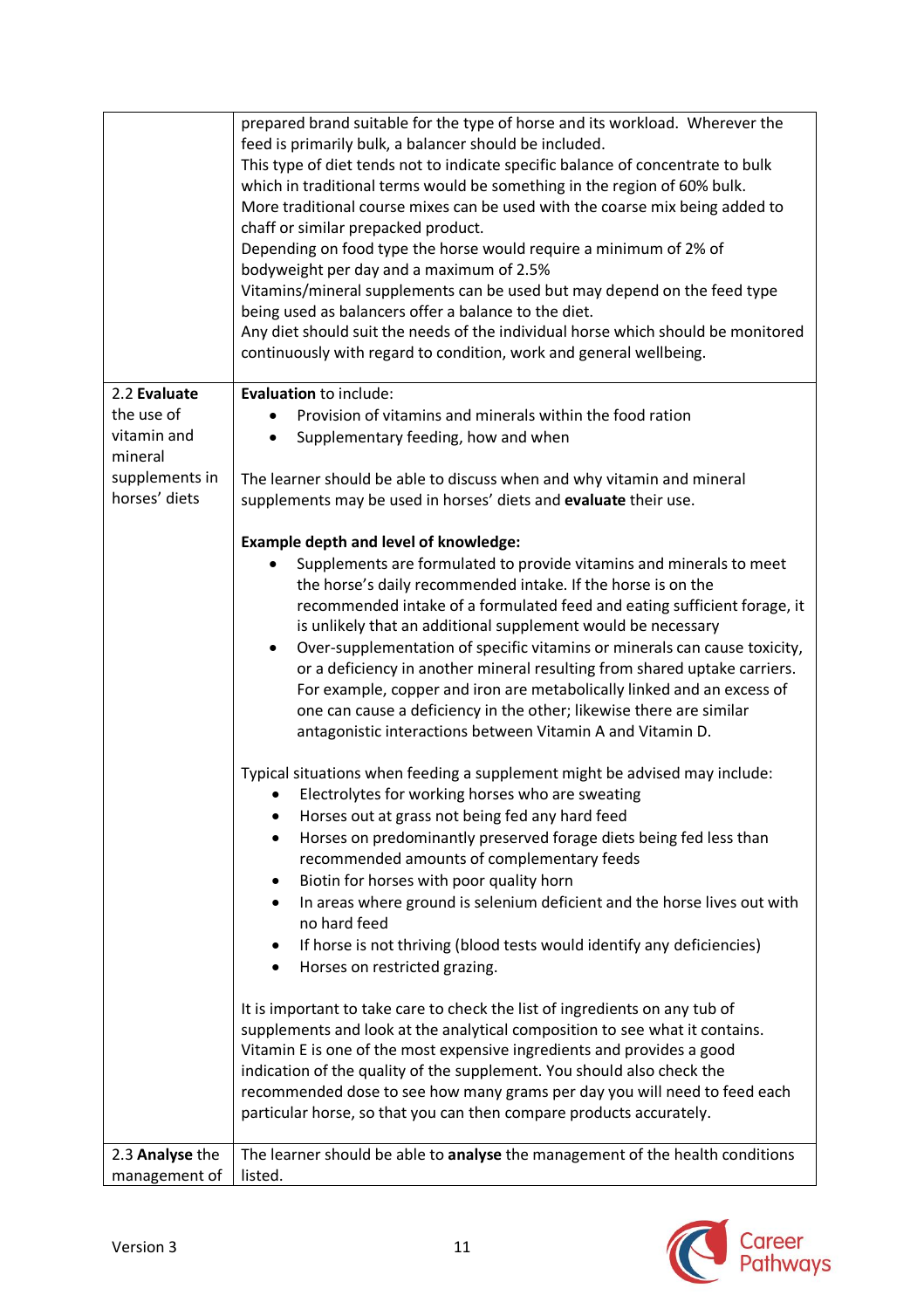| a range of      |                                                                                      |
|-----------------|--------------------------------------------------------------------------------------|
| health          | Analyse by identifying several relevant factors, show how they are linked and        |
| conditions that | explain the importance of each. Management factors could include:                    |
| may be linked   | How the condition may be linked to poor nutrition                                    |
| to nutrition    | Diet<br>٠                                                                            |
|                 | Turnout vs stabling<br>٠                                                             |
|                 | Exercise                                                                             |
|                 | Routine                                                                              |
|                 |                                                                                      |
|                 | Health conditions to include:                                                        |
|                 | Exertional Rhabdomyolysis (ER) (tying up)<br>٠                                       |
|                 | Lymphangitis<br>٠                                                                    |
|                 | Filled legs<br>$\bullet$                                                             |
|                 |                                                                                      |
|                 | Equine Metabolic Syndrome (EMS) (diabetes)<br>٠                                      |
|                 | Gastric ulcers                                                                       |
|                 | Colic<br>$\bullet$                                                                   |
|                 | Laminitis<br>$\bullet$                                                               |
|                 | Obesity<br>$\bullet$                                                                 |
|                 | Developmental Orthopaedic Disease (DOD)<br>$\bullet$                                 |
|                 | Dehydration<br>$\bullet$                                                             |
|                 |                                                                                      |
|                 | <b>Example depth and level of knowledge</b>                                          |
|                 | Laminitis:                                                                           |
|                 | There are other causes of laminitis not just nutrition.                              |
|                 | The horse is a herbivore adapted to eating forage 16-18 hours a day and              |
|                 | travelling considerable distances to find food (this would be a wild horse's         |
|                 | 'exercise'). Domesticated horses do not have the same energy expenditure             |
|                 | compared to feral horses.                                                            |
|                 |                                                                                      |
|                 | The frequency of a diagnosis of laminitis rises in the UK every year and there is a  |
|                 | positive correlation between increasing body fat score and laminitis, with a cresty  |
|                 | neck being significantly associated with chronic and acute laminitis.                |
|                 |                                                                                      |
|                 | If horses are fed too much, they lay down fat that is metabolically active. This     |
|                 | metabolically active fat causes changes in the way the horse's metabolism works,     |
|                 | increasing chronic inflammation, insulin resistance and changing the lining of       |
|                 | blood vessels. An overweight horse is in poor condition and is not fit for purpose,  |
|                 | which is a welfare issue.                                                            |
|                 |                                                                                      |
|                 | To manage a horse to prevent laminitis means keeping them lean. This is done by      |
|                 | maintaining bulk intake, reducing calories, balancing vitamins and minerals and      |
|                 | increasing exercise that will result in fat loss and muscle development. Keeping     |
|                 | horses turned out muzzled (no more than 12 hours at a time, then stabled) or         |
|                 | providing soaked hay will reduce calorie intake, and clipping in winter and using    |
|                 | thin rugs purely to keep horses dry (only if needed) rather than to insulate will    |
|                 | also facilitate fat loss. It is essential a horse is slightly underweight/lean going |
|                 | into spring, rather than overweight, as this is when grass is at its most nutrient   |
|                 | dense. In winter, frosty grass can also be a trigger for a laminitis episode so      |
|                 | careful management of limited turnout early in mornings/overnight is                 |
|                 | recommended. Laminitis can trigger other health conditions such as EMS.              |

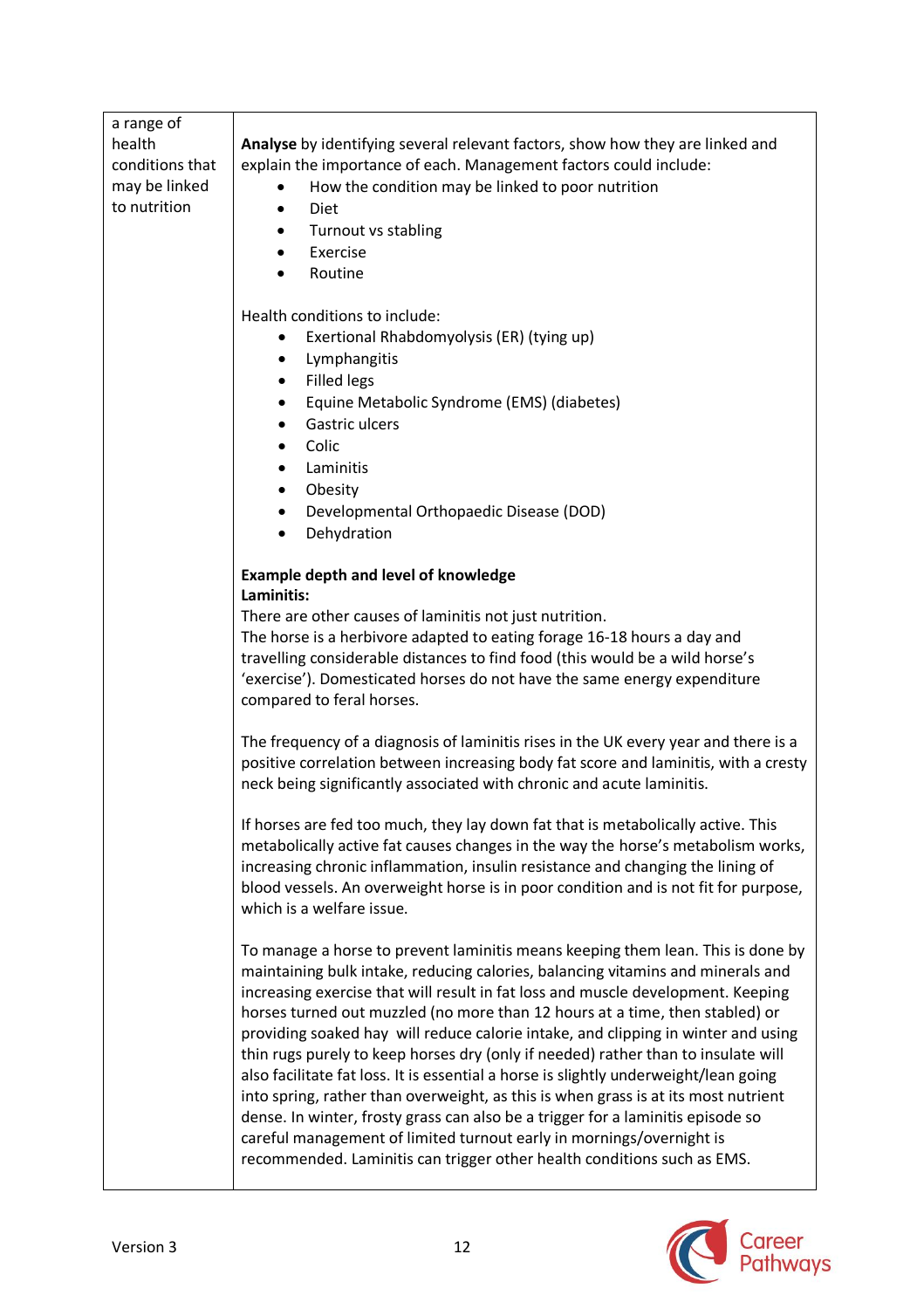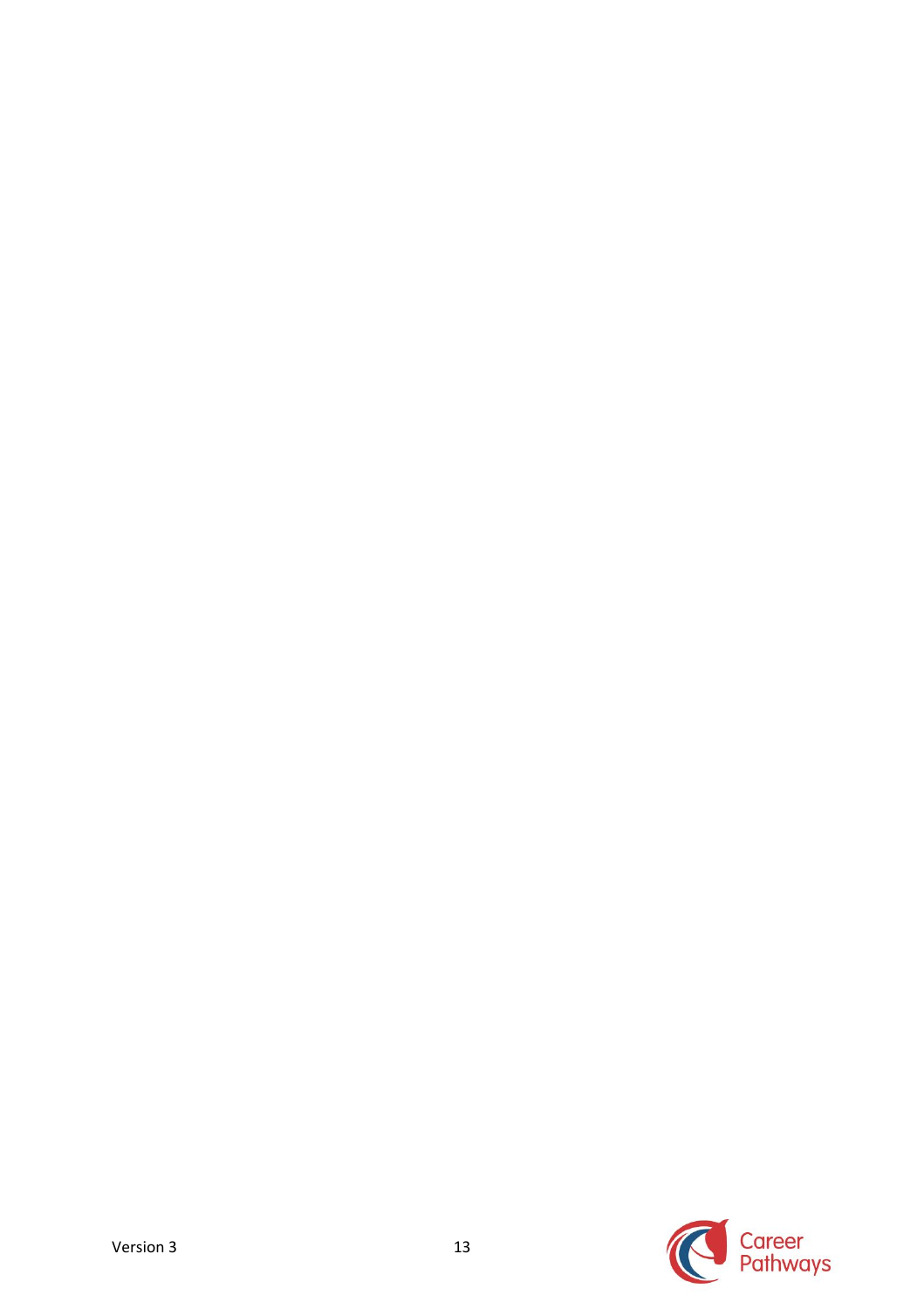# **LO3 Understand the management of competition horses**

(Trainer Endorsement) **GLH 8; Self-guided study 5**

- *This learning outcome is assessed by the trainer. The learner's skills record should be signed off when the trainer is confident that the learner has met the demand of all the assessment criteria*
- *Ensure the 'Trainer Endorsement' form in the learner's skills record is completed before the assessment day; this records that an assessment with the trainer has taken place*
- *The learner will be assessed in detail on one or more assessment criteria through a 'viva' process with the assessor on the day to clarify competence.*

| Assessment                                                                                       | Guidance                                                                                                                                                                                                                                                                                                                                                                                                                                                                                                                                                                                                                                                                                                                                                                                                                                                                                                                                                                                                   |
|--------------------------------------------------------------------------------------------------|------------------------------------------------------------------------------------------------------------------------------------------------------------------------------------------------------------------------------------------------------------------------------------------------------------------------------------------------------------------------------------------------------------------------------------------------------------------------------------------------------------------------------------------------------------------------------------------------------------------------------------------------------------------------------------------------------------------------------------------------------------------------------------------------------------------------------------------------------------------------------------------------------------------------------------------------------------------------------------------------------------|
| criteria                                                                                         |                                                                                                                                                                                                                                                                                                                                                                                                                                                                                                                                                                                                                                                                                                                                                                                                                                                                                                                                                                                                            |
| 3.1 Analyse the<br>management of<br>competition<br>horses pre,<br>during and post<br>competition | The learner should be able to analyse the overall management of competition<br>horses before, during and after competition. For the purposes of this question,<br>'pre' and 'post' competition is defined as the week prior and week after<br>competition. The competition is within the country the horse is based but may<br>require several hours of travel. It could be a one-day competition or three-day<br>event.                                                                                                                                                                                                                                                                                                                                                                                                                                                                                                                                                                                   |
|                                                                                                  | The learner should be able to analyse by identifying several factors, how they are<br>linked and explaining the importance of each. Factors could include:<br>Pre competition:<br>Daily routine<br>$\bullet$<br>Use of popular management techniques and equipment (e.g. massage,<br>$\bullet$<br>massage pads, stretching, magnetic therapy, hydro treatments)<br>Workload<br>$\bullet$<br>Transportation within home based country (regulations, passport and<br>$\bullet$<br>relevant paperwork)<br>Routine and care of horse upon arrival<br>$\bullet$<br>During competition:<br>Grooming and presentation of horse<br>$\bullet$<br>Feeding, hydration<br>$\bullet$<br>Care and management techniques at a competition<br>$\bullet$<br>Cooling off and care of legs after competition (ice boots, hosing)<br>$\bullet$<br>• Checking for injury<br>Stabling away from home<br>$\bullet$<br>Post competition:<br>Checking for injury (strains, pulls etc)<br>$\bullet$<br>Routine, turnout<br>$\bullet$ |
|                                                                                                  | Use of popular management techniques and equipment (e.g. massage,<br>$\bullet$<br>massage pads, stretching, magnetic therapy, hydro treatments)<br><b>Example depth and level of knowledge</b><br>Pre-competition:<br>Routine:<br>Should try and stay the same as much as possible. May want to reduce workload                                                                                                                                                                                                                                                                                                                                                                                                                                                                                                                                                                                                                                                                                            |
|                                                                                                  | in the run up to a competition. So, if a dressage horse, may hack out to vary work                                                                                                                                                                                                                                                                                                                                                                                                                                                                                                                                                                                                                                                                                                                                                                                                                                                                                                                         |

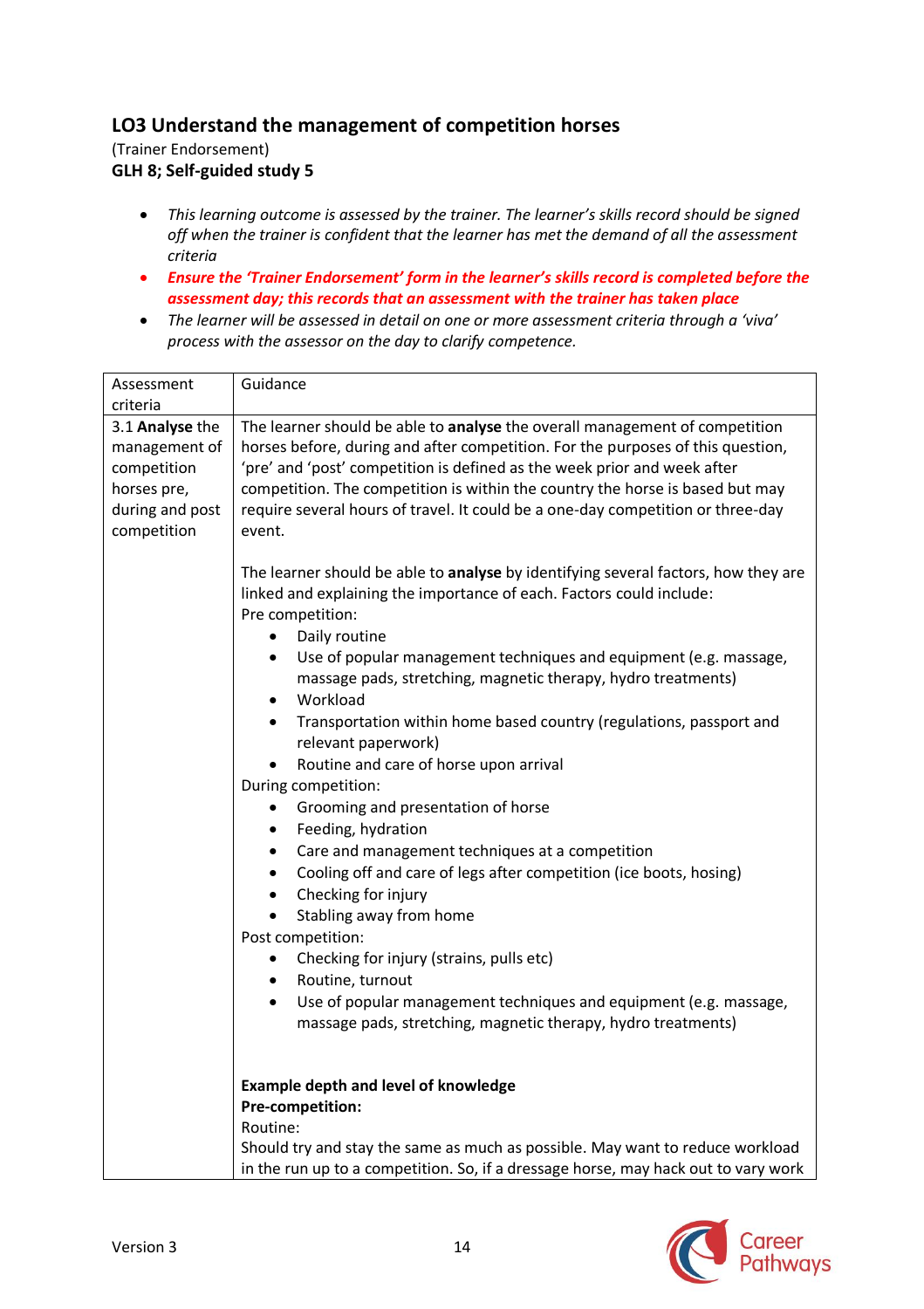|                                                                                                              | before the test and so they're not stale before the test. Work depends on<br>temperament of horse, generally speaking, try not to do too much heavy work a<br>few days before to allow horse to conserve energy and reduce risk of injury,<br>however, a stressy horse may need extra work to take the edge off. Check shoes.<br>If weather will be hot can begin to give electrolytes.<br>Preparation for travelling:<br>Stocking the lorry with food, water, bedding, veterinary products (for example,<br>first aid kit) as well as horse's equipment and tack (including fly spray, sunblock<br>etc), water for whole time away, or use water there (depends on if horse will<br>drink away from home, will it need flavoured water?). Passport, relevant<br>certificate of competence (if you're travelling a horse for financial gain you must<br>comply with transporting horses regulations). |
|--------------------------------------------------------------------------------------------------------------|-------------------------------------------------------------------------------------------------------------------------------------------------------------------------------------------------------------------------------------------------------------------------------------------------------------------------------------------------------------------------------------------------------------------------------------------------------------------------------------------------------------------------------------------------------------------------------------------------------------------------------------------------------------------------------------------------------------------------------------------------------------------------------------------------------------------------------------------------------------------------------------------------------|
|                                                                                                              | Transport of horse:<br>Consideration - hay or no hay, leg protection, temperature of vehicle (air flow),<br>rug (if required), hydration/electrolytes (depending on sweating). Check travel<br>times/journey try to travel outside of peak times, this reduces journey time and<br>the potential dehydration of horse. Breakdown details/contact in vehicle.                                                                                                                                                                                                                                                                                                                                                                                                                                                                                                                                          |
|                                                                                                              | Arrival<br>Present passport to organiser before unloading. Offer a drink, take horse for a<br>walk/graze, depending on time of arrival you may wish to ride horse, groom, bed<br>it down. If stable is on grass, let horse graze it first before bed is down (prevents<br>horse trying to eat bedding to get to grass), give horse sufficient food and water<br>for the night, bandage? Rug? Contact details visibly displayed on stable. Check<br>horse periodically to check has settled in stable.                                                                                                                                                                                                                                                                                                                                                                                                 |
| 3.2 Evaluate<br>the different<br>fitness<br>processes<br>required for a<br>range of<br>performance<br>horses | The learner should be able to evaluate the different processes for getting the<br>following horses fit for competition:<br>Show jumping (foxhunter)<br>Dressage (medium)<br>Eventing (intermediate)<br>$\bullet$<br>Endurance / trekking (50 miles / 80km)<br>Show horses<br>Fitness processes to include:<br>Interval training<br><b>Traditional methods</b><br>Fitness programs                                                                                                                                                                                                                                                                                                                                                                                                                                                                                                                     |
|                                                                                                              | <b>Example depth and level of knowledge</b><br><b>Dressage horse:</b><br>A dressage horse requires a variety of work within a fitness programme to<br>maintain suppleness. This could include; hacking out, work over different<br>surfaces including undulating ground, up and down hills. It is important to work<br>on different surfaces which may be reflective of different competition venues.<br>The intensity of the work should be in line with the level of competition. Medium<br>dressage: schooling sessions be up to 45 minutes and working towards the horse<br>being able to trot and canter consistently for blocks of 15 minutes.<br>Dressage horses may benefit from pole work and grid work to help suppleness in                                                                                                                                                                |

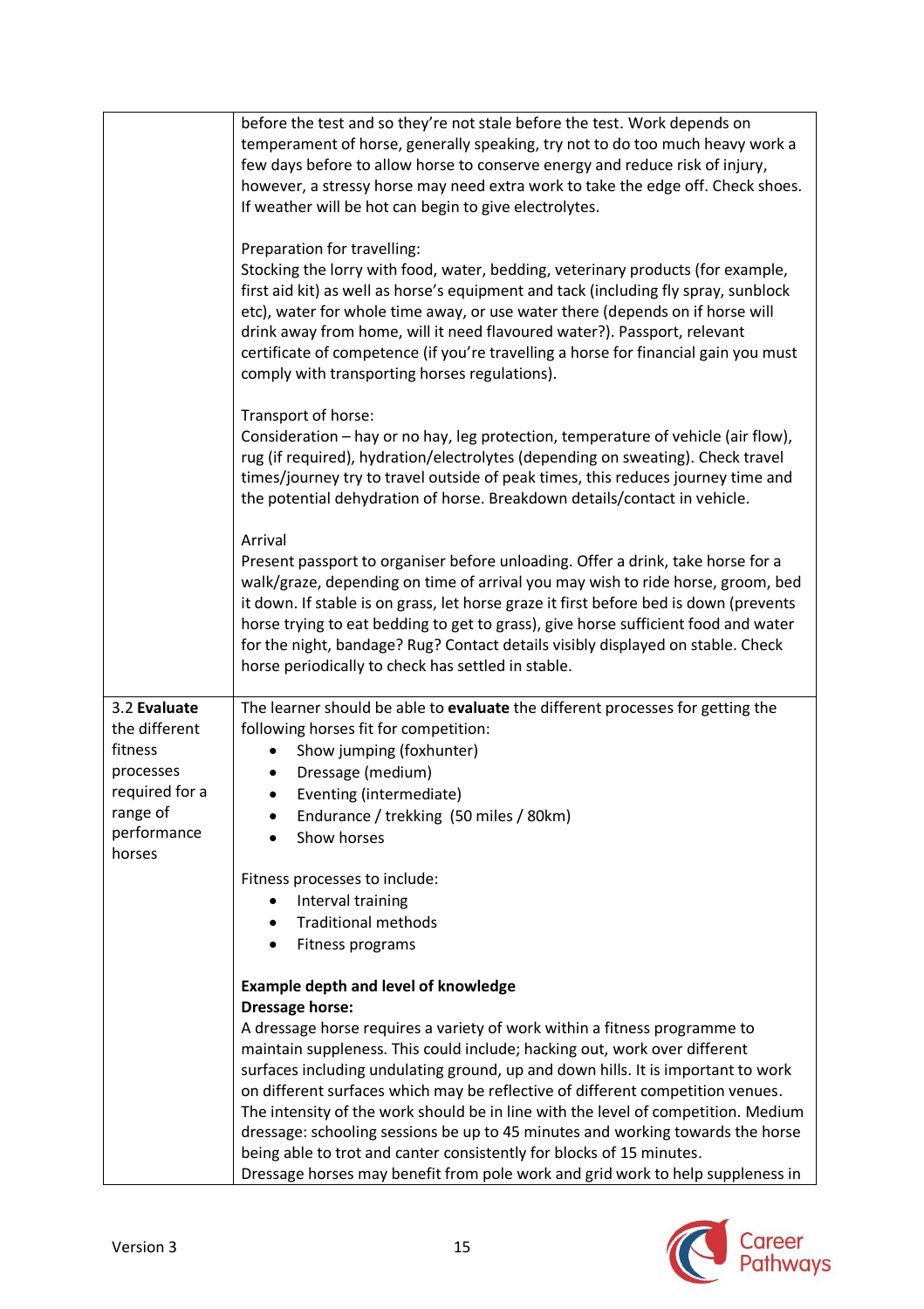| addition to flat schooling. Competitions can also be used as part of a fitness plan. |
|--------------------------------------------------------------------------------------|
| An event horse would require a higher level of aerobic fitness; this often includes  |
| canter work which may be covered using interval training. Three five minute          |
| canter sessions with three minutes of walk in between, every four days. Interval     |
| training should be done with heart rate monitors, train horse to stay fit enough     |
| to keep heart rate under an acceptable level (approximately 160bpm) to prevent       |
| the build-up of lactic acid. Use heart rate monitor to check recovery of the horse.  |
| The speed will depend on terrain (flat vs hills). Competitions can be used as part   |
| of this too.                                                                         |

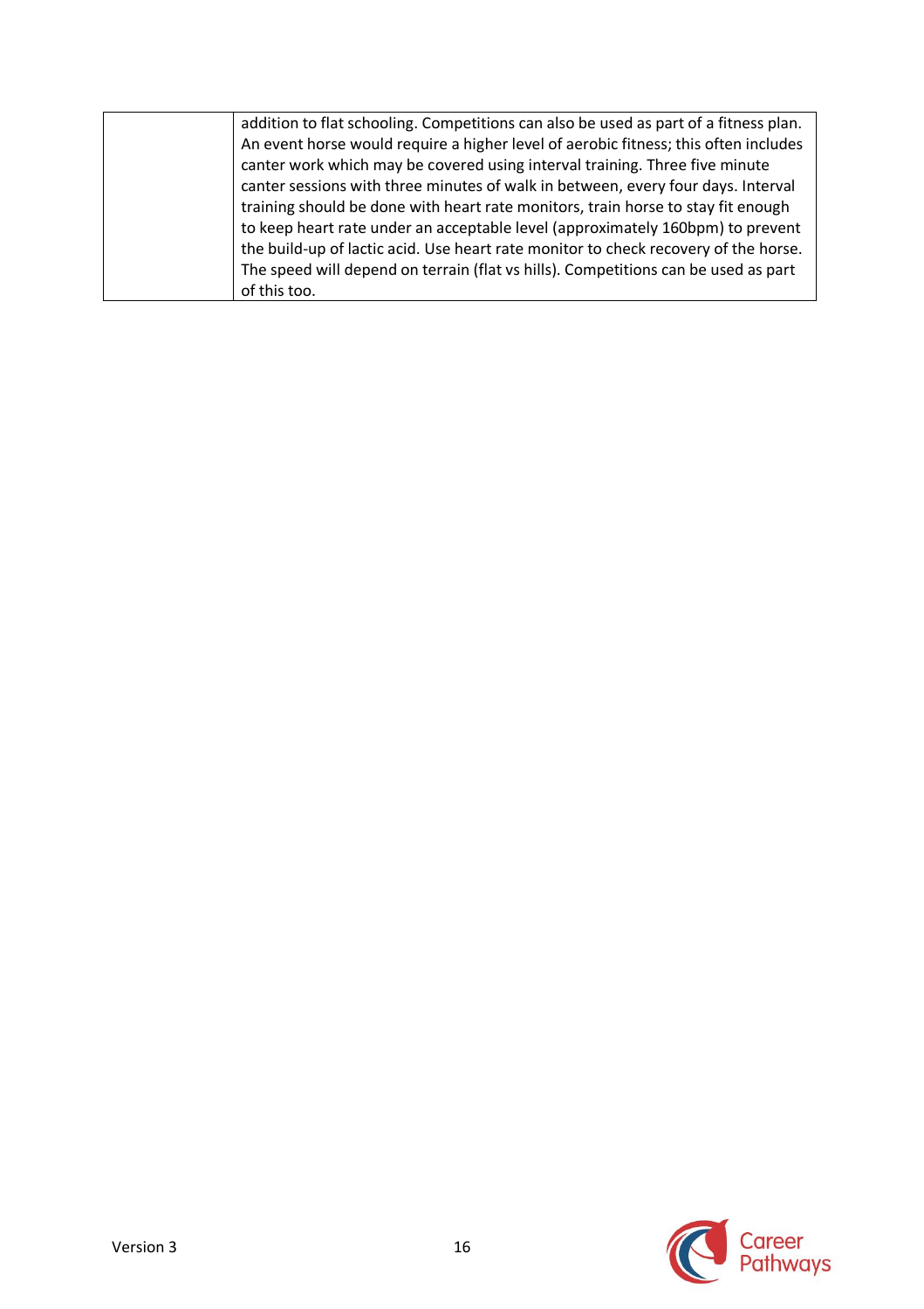# **LO4 Be able to maintain a horse's physical wellbeing**

(Ready for Assessment) **GLH 20; Self-guided study 10**

- *This learning outcome is assessed on the assessment day*
- *The learner will be ready to take the assessment when they can demonstrate to the trainer all the skills and knowledge as outlined in the assessment criteria listed below*
- *Ensure the 'Ready for Assessment' form in the learner's skills record is completed before the assessment day; this records the learner is of sufficient level to sit the assessment. This does not mean they will necessarily be successful in passing the assessment on the day.*

| Assessment<br>Criteria                                      | Guidance on level and depth of subject content                                                                                                                                                                                                                                                                                                              |
|-------------------------------------------------------------|-------------------------------------------------------------------------------------------------------------------------------------------------------------------------------------------------------------------------------------------------------------------------------------------------------------------------------------------------------------|
| 4.1 Assess a<br>horse's static<br>and physical<br>condition | The learner will be required to assess a horse. They should show respect and<br>consideration for the horse and handler during their assessment. Assessment<br>criteria 3.1 and 3.2 will likely to be assessed at the same time and learner<br>expected to discuss both before assessing the dynamic conformation.                                          |
|                                                             | The learner will be asked to assess a horse taking into consideration the horse's;<br>type, size, sex, age, and evaluate the type of work the horse is suited for.                                                                                                                                                                                          |
|                                                             | Static:<br>Ageing the horse<br>$\bullet$<br>Bone structure (length of bone/angles)<br>Strengths and weaknesses relating to the frame and covering muscular<br>structure<br>Dividing horse into sections<br>$\bullet$<br>How proportion and balance influence soundness and the ride                                                                         |
|                                                             | Physical condition:<br><b>Condition scoring</b><br>Level of fitness<br>Muscular development<br>$\bullet$<br>TPR - will not need to take TPR but understand how it could be used to<br>evaluate the condition<br>Skin conditions (sarcoids/sweet itch/melanoma)<br>$\bullet$<br>Hoof condition<br>$\bullet$                                                  |
|                                                             | TPR: observe the horse and talk about how it could be used to evaluate physical<br>condition (resting rates, time taken to recover etc.) or you might notice<br>something in the breathing that isn't quite right (quick, shallow).                                                                                                                         |
|                                                             | The learner will be expected to assess the horse on each of the points above.<br>Thev will be able to discuss this with the assessor with few prompts. From the<br>static assessment they should be able to discuss with the assessor how they think<br>the horse might move during the walk and trot up.<br>Assessment method: Observation and discussion. |
| 4.2 Analyse a                                               | The learner should be asked to assess the structure of the horse's lower legs and                                                                                                                                                                                                                                                                           |
| horse's lower                                               | analyse foot balance.                                                                                                                                                                                                                                                                                                                                       |
| leg and foot                                                | Analysis to include:                                                                                                                                                                                                                                                                                                                                        |

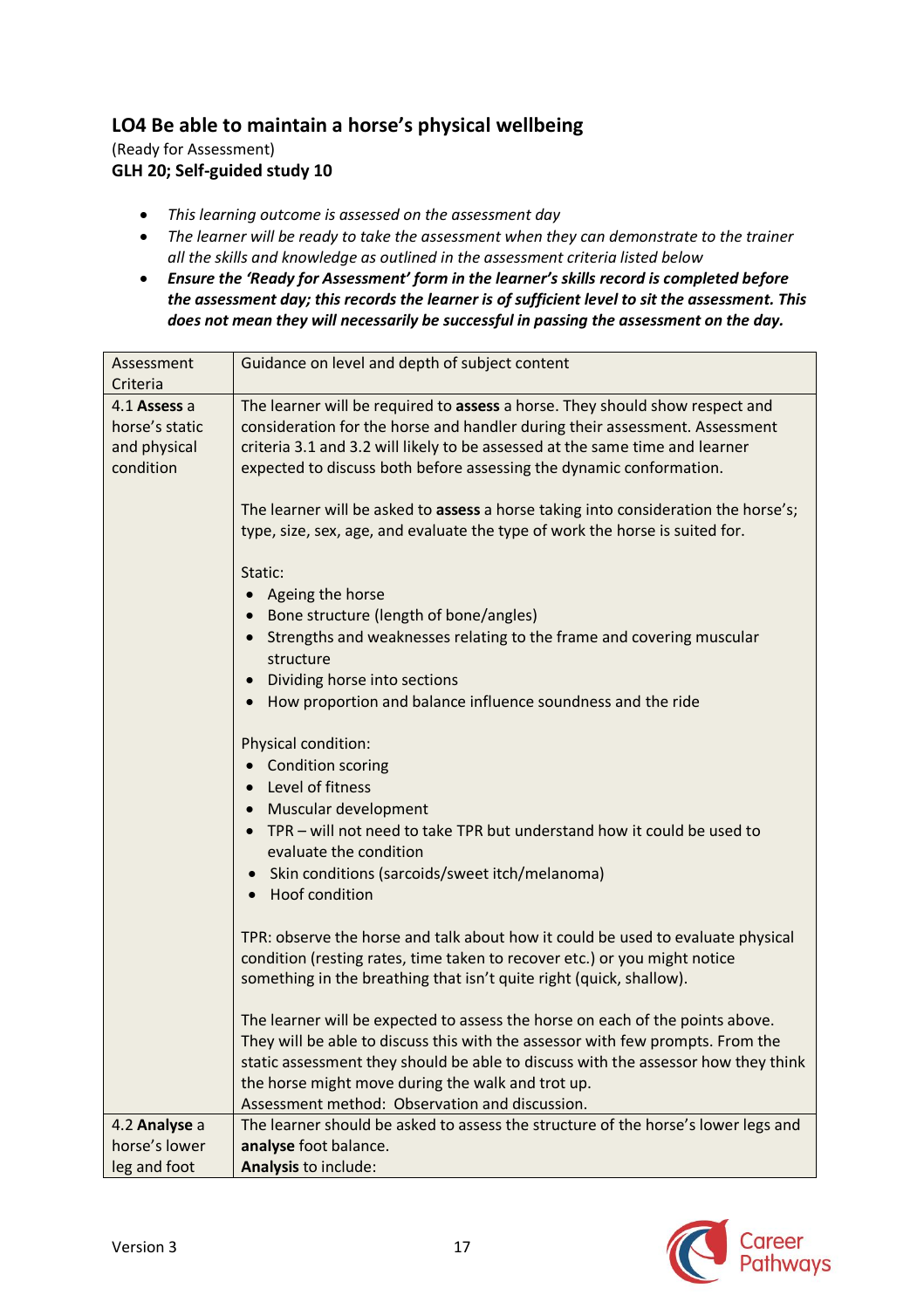| Conformation of limbs (bone spavin, bog spavin, thoroughpin, curb,<br>windgalls, splints)<br>Relationship of hoof pastern axis<br>Foot balance implications and conditions (ringbone, sidebone, navicular<br>disease, windgalls, splints)<br>Learner should be able to analyse the static conformation and foot balance of<br>the horse in front of them and how they would expect this to affect the horse's<br>dynamic conformation.<br>The learner may be asked scenarios to discuss if the horse given on the day does<br>not present with any conditions/implications.<br>Assessment method: Observation and discussion.<br>The learner will be presented with a horse for them to asses. They should show<br>4.3 Assess a<br>horse's dynamic<br>respect and consideration for the horse and handler during their assessment, be<br>conformation<br>able to manage the situation politely, instruct the handler clearly and follow the<br>correct process for trotting up.<br>The learner should be asked to assess the horse to include:<br>Walk in hand<br>$\bullet$ |
|-----------------------------------------------------------------------------------------------------------------------------------------------------------------------------------------------------------------------------------------------------------------------------------------------------------------------------------------------------------------------------------------------------------------------------------------------------------------------------------------------------------------------------------------------------------------------------------------------------------------------------------------------------------------------------------------------------------------------------------------------------------------------------------------------------------------------------------------------------------------------------------------------------------------------------------------------------------------------------------------------------------------------------------------------------------------------------|
|                                                                                                                                                                                                                                                                                                                                                                                                                                                                                                                                                                                                                                                                                                                                                                                                                                                                                                                                                                                                                                                                             |
|                                                                                                                                                                                                                                                                                                                                                                                                                                                                                                                                                                                                                                                                                                                                                                                                                                                                                                                                                                                                                                                                             |
|                                                                                                                                                                                                                                                                                                                                                                                                                                                                                                                                                                                                                                                                                                                                                                                                                                                                                                                                                                                                                                                                             |
|                                                                                                                                                                                                                                                                                                                                                                                                                                                                                                                                                                                                                                                                                                                                                                                                                                                                                                                                                                                                                                                                             |
|                                                                                                                                                                                                                                                                                                                                                                                                                                                                                                                                                                                                                                                                                                                                                                                                                                                                                                                                                                                                                                                                             |
|                                                                                                                                                                                                                                                                                                                                                                                                                                                                                                                                                                                                                                                                                                                                                                                                                                                                                                                                                                                                                                                                             |
|                                                                                                                                                                                                                                                                                                                                                                                                                                                                                                                                                                                                                                                                                                                                                                                                                                                                                                                                                                                                                                                                             |
|                                                                                                                                                                                                                                                                                                                                                                                                                                                                                                                                                                                                                                                                                                                                                                                                                                                                                                                                                                                                                                                                             |
|                                                                                                                                                                                                                                                                                                                                                                                                                                                                                                                                                                                                                                                                                                                                                                                                                                                                                                                                                                                                                                                                             |
|                                                                                                                                                                                                                                                                                                                                                                                                                                                                                                                                                                                                                                                                                                                                                                                                                                                                                                                                                                                                                                                                             |
|                                                                                                                                                                                                                                                                                                                                                                                                                                                                                                                                                                                                                                                                                                                                                                                                                                                                                                                                                                                                                                                                             |
|                                                                                                                                                                                                                                                                                                                                                                                                                                                                                                                                                                                                                                                                                                                                                                                                                                                                                                                                                                                                                                                                             |
|                                                                                                                                                                                                                                                                                                                                                                                                                                                                                                                                                                                                                                                                                                                                                                                                                                                                                                                                                                                                                                                                             |
|                                                                                                                                                                                                                                                                                                                                                                                                                                                                                                                                                                                                                                                                                                                                                                                                                                                                                                                                                                                                                                                                             |
|                                                                                                                                                                                                                                                                                                                                                                                                                                                                                                                                                                                                                                                                                                                                                                                                                                                                                                                                                                                                                                                                             |
|                                                                                                                                                                                                                                                                                                                                                                                                                                                                                                                                                                                                                                                                                                                                                                                                                                                                                                                                                                                                                                                                             |
|                                                                                                                                                                                                                                                                                                                                                                                                                                                                                                                                                                                                                                                                                                                                                                                                                                                                                                                                                                                                                                                                             |
|                                                                                                                                                                                                                                                                                                                                                                                                                                                                                                                                                                                                                                                                                                                                                                                                                                                                                                                                                                                                                                                                             |
|                                                                                                                                                                                                                                                                                                                                                                                                                                                                                                                                                                                                                                                                                                                                                                                                                                                                                                                                                                                                                                                                             |
|                                                                                                                                                                                                                                                                                                                                                                                                                                                                                                                                                                                                                                                                                                                                                                                                                                                                                                                                                                                                                                                                             |
| Trot in hand                                                                                                                                                                                                                                                                                                                                                                                                                                                                                                                                                                                                                                                                                                                                                                                                                                                                                                                                                                                                                                                                |
| Turning and reversing                                                                                                                                                                                                                                                                                                                                                                                                                                                                                                                                                                                                                                                                                                                                                                                                                                                                                                                                                                                                                                                       |
| Flexion test (discussion only)<br>$\bullet$                                                                                                                                                                                                                                                                                                                                                                                                                                                                                                                                                                                                                                                                                                                                                                                                                                                                                                                                                                                                                                 |
| Lungeing for soundness (discussion only)                                                                                                                                                                                                                                                                                                                                                                                                                                                                                                                                                                                                                                                                                                                                                                                                                                                                                                                                                                                                                                    |
| <b>Quality of movement</b><br>$\bullet$                                                                                                                                                                                                                                                                                                                                                                                                                                                                                                                                                                                                                                                                                                                                                                                                                                                                                                                                                                                                                                     |
| Soundness in gait<br>$\bullet$                                                                                                                                                                                                                                                                                                                                                                                                                                                                                                                                                                                                                                                                                                                                                                                                                                                                                                                                                                                                                                              |
| Foot balance implications                                                                                                                                                                                                                                                                                                                                                                                                                                                                                                                                                                                                                                                                                                                                                                                                                                                                                                                                                                                                                                                   |
|                                                                                                                                                                                                                                                                                                                                                                                                                                                                                                                                                                                                                                                                                                                                                                                                                                                                                                                                                                                                                                                                             |
| Learner should be able to discuss the quality of movement, if the horse is sound                                                                                                                                                                                                                                                                                                                                                                                                                                                                                                                                                                                                                                                                                                                                                                                                                                                                                                                                                                                            |
| or not, and notice and discuss any deviations in movement.                                                                                                                                                                                                                                                                                                                                                                                                                                                                                                                                                                                                                                                                                                                                                                                                                                                                                                                                                                                                                  |
| Assessment method: Observation and discussion.                                                                                                                                                                                                                                                                                                                                                                                                                                                                                                                                                                                                                                                                                                                                                                                                                                                                                                                                                                                                                              |
| Learner should be able to explain how each of the below remedial equipment<br>4.4 Explain how                                                                                                                                                                                                                                                                                                                                                                                                                                                                                                                                                                                                                                                                                                                                                                                                                                                                                                                                                                               |
| can be used in the rehabilitation of lameness.<br>a range of                                                                                                                                                                                                                                                                                                                                                                                                                                                                                                                                                                                                                                                                                                                                                                                                                                                                                                                                                                                                                |
| remedial                                                                                                                                                                                                                                                                                                                                                                                                                                                                                                                                                                                                                                                                                                                                                                                                                                                                                                                                                                                                                                                                    |
| equipment<br>Remedial equipment to include:                                                                                                                                                                                                                                                                                                                                                                                                                                                                                                                                                                                                                                                                                                                                                                                                                                                                                                                                                                                                                                 |
| would be used<br>Standard shoe                                                                                                                                                                                                                                                                                                                                                                                                                                                                                                                                                                                                                                                                                                                                                                                                                                                                                                                                                                                                                                              |
| in the<br>Rolled toe shoe<br>$\bullet$                                                                                                                                                                                                                                                                                                                                                                                                                                                                                                                                                                                                                                                                                                                                                                                                                                                                                                                                                                                                                                      |
| prevention or<br>Support shoe                                                                                                                                                                                                                                                                                                                                                                                                                                                                                                                                                                                                                                                                                                                                                                                                                                                                                                                                                                                                                                               |
| rehabilitation of<br>Raised heel shoe<br>$\bullet$                                                                                                                                                                                                                                                                                                                                                                                                                                                                                                                                                                                                                                                                                                                                                                                                                                                                                                                                                                                                                          |
| lameness<br>Bar shoe<br>$\bullet$                                                                                                                                                                                                                                                                                                                                                                                                                                                                                                                                                                                                                                                                                                                                                                                                                                                                                                                                                                                                                                           |
| Heart bar shoe                                                                                                                                                                                                                                                                                                                                                                                                                                                                                                                                                                                                                                                                                                                                                                                                                                                                                                                                                                                                                                                              |
| Gel pads - silicon / impression materials                                                                                                                                                                                                                                                                                                                                                                                                                                                                                                                                                                                                                                                                                                                                                                                                                                                                                                                                                                                                                                   |
| The use and fitting of hoof boots for unshod horses                                                                                                                                                                                                                                                                                                                                                                                                                                                                                                                                                                                                                                                                                                                                                                                                                                                                                                                                                                                                                         |
|                                                                                                                                                                                                                                                                                                                                                                                                                                                                                                                                                                                                                                                                                                                                                                                                                                                                                                                                                                                                                                                                             |
| <b>Example depth and level of knowledge</b><br><b>Heart bar shoe:</b>                                                                                                                                                                                                                                                                                                                                                                                                                                                                                                                                                                                                                                                                                                                                                                                                                                                                                                                                                                                                       |
| A heart bar shoe could be used for the treatment of laminitis. The shoe continues                                                                                                                                                                                                                                                                                                                                                                                                                                                                                                                                                                                                                                                                                                                                                                                                                                                                                                                                                                                           |
| at the top (where the gap would usually be on a conventional shoe) and has a                                                                                                                                                                                                                                                                                                                                                                                                                                                                                                                                                                                                                                                                                                                                                                                                                                                                                                                                                                                                |
| heart shaped pad which covers the frog. The heart shape shouldn't go beyond                                                                                                                                                                                                                                                                                                                                                                                                                                                                                                                                                                                                                                                                                                                                                                                                                                                                                                                                                                                                 |
| the length of the frog. The purpose of the heart shape is to support the pedal                                                                                                                                                                                                                                                                                                                                                                                                                                                                                                                                                                                                                                                                                                                                                                                                                                                                                                                                                                                              |

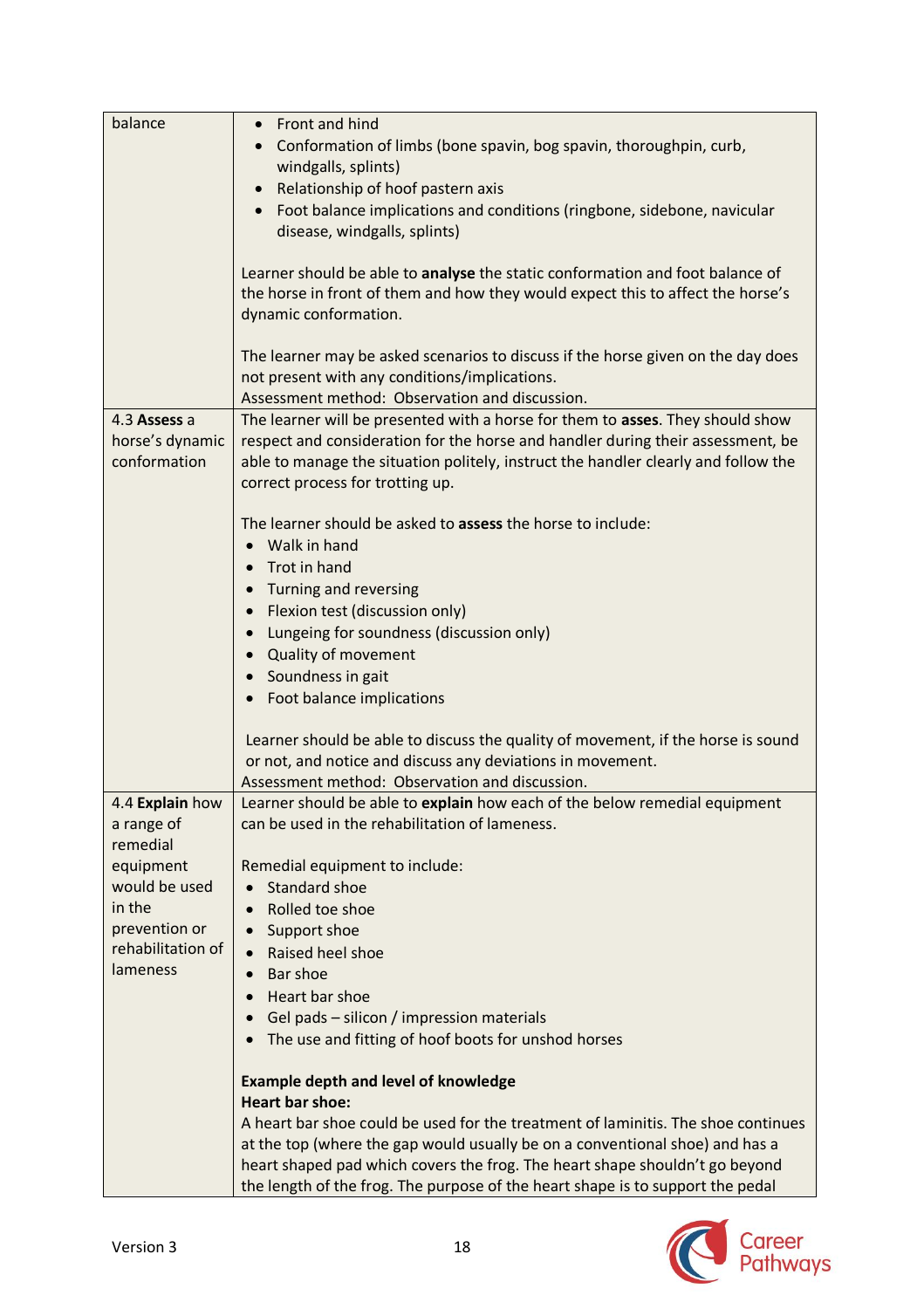|                                                        | bone and improve circulation. If the horse finds it too painful for the heart bar<br>shoe to be nailed on they could have pads taped to the feet instead or gauze with<br>setting gel (for example, Equi-pak) that covers the sole of the foot. By supporting<br>the foot this helps to hold the laminae in place to prevent separation. When a<br>horse has laminitis it is important the farrier trims the foot appropriately to keep                                                                                                                                                                                                                                                                                                                                                                                                                                                                                                                                                                                                                                                                                                                                                                                                             |
|--------------------------------------------------------|-----------------------------------------------------------------------------------------------------------------------------------------------------------------------------------------------------------------------------------------------------------------------------------------------------------------------------------------------------------------------------------------------------------------------------------------------------------------------------------------------------------------------------------------------------------------------------------------------------------------------------------------------------------------------------------------------------------------------------------------------------------------------------------------------------------------------------------------------------------------------------------------------------------------------------------------------------------------------------------------------------------------------------------------------------------------------------------------------------------------------------------------------------------------------------------------------------------------------------------------------------|
|                                                        | the toe short.                                                                                                                                                                                                                                                                                                                                                                                                                                                                                                                                                                                                                                                                                                                                                                                                                                                                                                                                                                                                                                                                                                                                                                                                                                      |
|                                                        | Assessment method: Discussion.                                                                                                                                                                                                                                                                                                                                                                                                                                                                                                                                                                                                                                                                                                                                                                                                                                                                                                                                                                                                                                                                                                                                                                                                                      |
| 4.5 Analyse the<br>use of current                      | Analyse the use of the following bandages by explaining:                                                                                                                                                                                                                                                                                                                                                                                                                                                                                                                                                                                                                                                                                                                                                                                                                                                                                                                                                                                                                                                                                                                                                                                            |
| bandaging                                              | How to apply<br>Why they may be used                                                                                                                                                                                                                                                                                                                                                                                                                                                                                                                                                                                                                                                                                                                                                                                                                                                                                                                                                                                                                                                                                                                                                                                                                |
| methods                                                | Length of use and how often                                                                                                                                                                                                                                                                                                                                                                                                                                                                                                                                                                                                                                                                                                                                                                                                                                                                                                                                                                                                                                                                                                                                                                                                                         |
|                                                        | Potential issues of use<br>$\bullet$                                                                                                                                                                                                                                                                                                                                                                                                                                                                                                                                                                                                                                                                                                                                                                                                                                                                                                                                                                                                                                                                                                                                                                                                                |
|                                                        | Occasions when a method may not be suitable                                                                                                                                                                                                                                                                                                                                                                                                                                                                                                                                                                                                                                                                                                                                                                                                                                                                                                                                                                                                                                                                                                                                                                                                         |
|                                                        | <b>Bandaging methods:</b>                                                                                                                                                                                                                                                                                                                                                                                                                                                                                                                                                                                                                                                                                                                                                                                                                                                                                                                                                                                                                                                                                                                                                                                                                           |
|                                                        | Support                                                                                                                                                                                                                                                                                                                                                                                                                                                                                                                                                                                                                                                                                                                                                                                                                                                                                                                                                                                                                                                                                                                                                                                                                                             |
|                                                        | Pressure                                                                                                                                                                                                                                                                                                                                                                                                                                                                                                                                                                                                                                                                                                                                                                                                                                                                                                                                                                                                                                                                                                                                                                                                                                            |
|                                                        | Stable                                                                                                                                                                                                                                                                                                                                                                                                                                                                                                                                                                                                                                                                                                                                                                                                                                                                                                                                                                                                                                                                                                                                                                                                                                              |
|                                                        | Foot                                                                                                                                                                                                                                                                                                                                                                                                                                                                                                                                                                                                                                                                                                                                                                                                                                                                                                                                                                                                                                                                                                                                                                                                                                                |
|                                                        | <b>Example level and depth of knowledge</b><br><b>Hock bandage:</b>                                                                                                                                                                                                                                                                                                                                                                                                                                                                                                                                                                                                                                                                                                                                                                                                                                                                                                                                                                                                                                                                                                                                                                                 |
|                                                        | This may be used for example if a horse is bleeding from a wound on the hock.                                                                                                                                                                                                                                                                                                                                                                                                                                                                                                                                                                                                                                                                                                                                                                                                                                                                                                                                                                                                                                                                                                                                                                       |
|                                                        | You could apply a hock bandage whilst you wait for the vet. The fibergee or<br>Gamgee should be large enough to go over the joint and then bandage in a figure<br>of eight with a cohesive bandage. The tension of bandage should be checked,<br>when applying don't pull tight, roll the bandage around the limb, once completed<br>check with a finger at the top and bottom. Can also apply support/stable<br>bandage to encourage circulation in lower limb, if the hock bandage is being<br>worn in stable overnight this can be removed as required to check for filling. Also<br>put a support bandage on the other leg. If a hock bandage is being worn for<br>longer periods, follow vet's advice for length of time. Should only be applied for<br>as long as necessary and on occasions when needed. With elastic and cohesive<br>bandages there is a risk they may be put on too tight. If the bandage is applied<br>too tight and/or there is insufficient padding this could result in too much<br>pressure being applied. This can restrict or in severe cases cut off the circulation<br>to lower leg. You could lose all skin and hair from around bandage. Incorrect<br>bandaging can result in scarring/white marks on the legs. |
|                                                        | Assessment method: Discussion.                                                                                                                                                                                                                                                                                                                                                                                                                                                                                                                                                                                                                                                                                                                                                                                                                                                                                                                                                                                                                                                                                                                                                                                                                      |
| 4.6 Select and<br>apply a suitable<br>foot dressing or | Learners should select equipment and apply:<br>A foot dressing with poultice (or substitute) and suitable bandages and duct<br>tape                                                                                                                                                                                                                                                                                                                                                                                                                                                                                                                                                                                                                                                                                                                                                                                                                                                                                                                                                                                                                                                                                                                 |
| a figure of eight<br>bandage                           | or<br>A figure of eight bandage for wound protection                                                                                                                                                                                                                                                                                                                                                                                                                                                                                                                                                                                                                                                                                                                                                                                                                                                                                                                                                                                                                                                                                                                                                                                                |
|                                                        | Learners should be efficient and complete this in 5 minutes, from selection of<br>suitable equipment to completion.                                                                                                                                                                                                                                                                                                                                                                                                                                                                                                                                                                                                                                                                                                                                                                                                                                                                                                                                                                                                                                                                                                                                 |
|                                                        | Hock bandage:<br>Equipment provided: Gamgee or fibergee, elastic bandages, stable bandages,<br>duct tape, wound dressings                                                                                                                                                                                                                                                                                                                                                                                                                                                                                                                                                                                                                                                                                                                                                                                                                                                                                                                                                                                                                                                                                                                           |

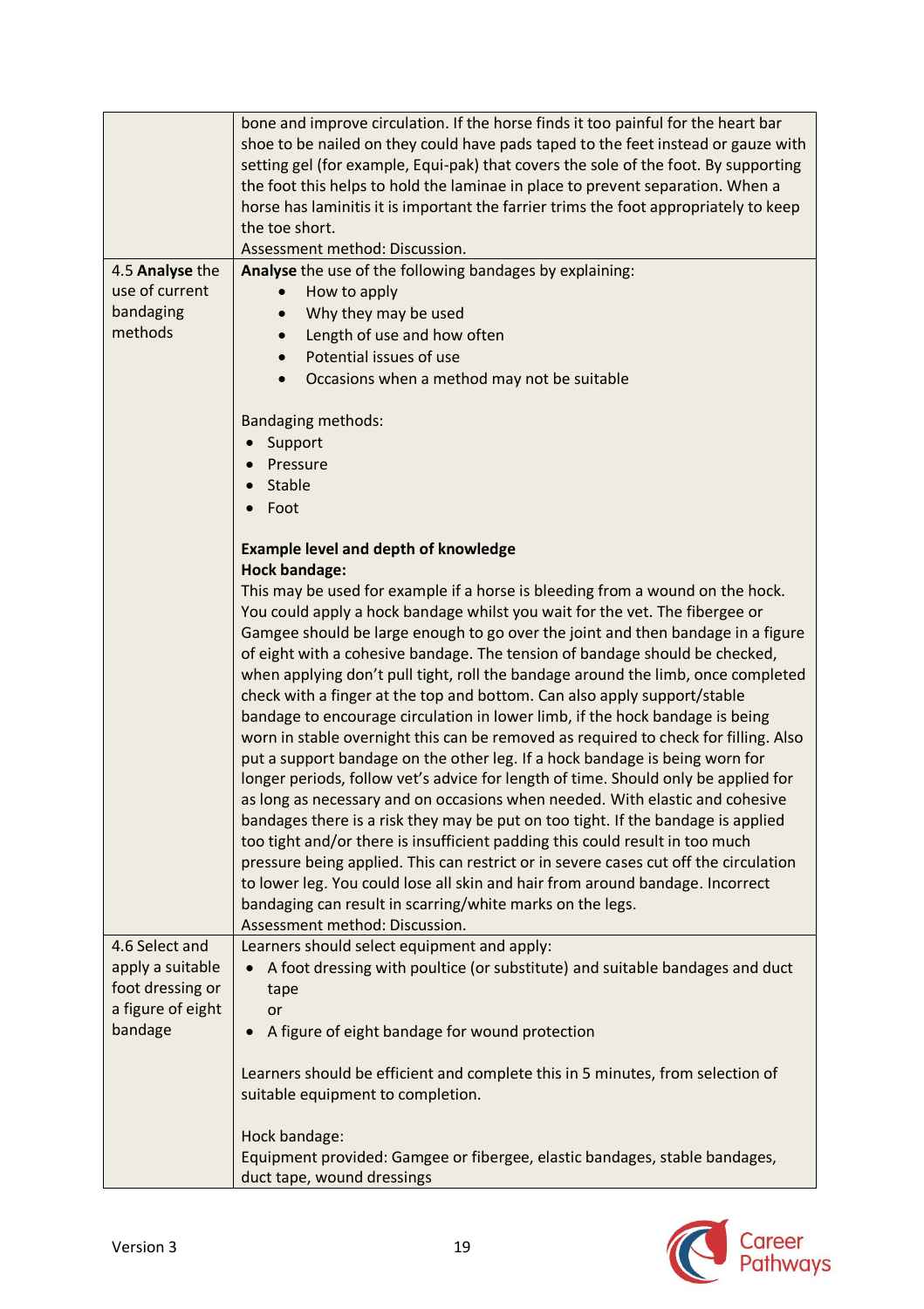|                  | Process: fibergee or gamgee around the joint (large enough piece), should          |
|------------------|------------------------------------------------------------------------------------|
|                  | bandage in a figure of eight using an elastic bandage (this may be used instead of |
|                  | a cohesive bandage for purposes of demonstration), a stable bandage should also    |
|                  | be applied to ensure circulation in the lower limb. They should also be prepared   |
|                  | to put a support bandage on the other leg.                                         |
|                  | Foot poultice: can be demonstrated using an elastic bandage, in practice duct      |
|                  | tape would be used. Duct tape is attached to the hoof wall around the heel and     |
|                  | sole of the foot. If attached above the coronary band should be cut to ensure      |
|                  | circulation to the foot.                                                           |
|                  | Assessment method: Observation and discussion.                                     |
| 4.7 Explain the  | Learner should be able to explain the role of various muscles and explain the      |
| function of      | function regards to locomotion and gait (which part of the horse moves and         |
| muscles          | how).                                                                              |
|                  |                                                                                    |
|                  | Quarters                                                                           |
|                  | Back<br>$\bullet$                                                                  |
|                  | Shoulders                                                                          |
|                  | Neck and top line                                                                  |
|                  | Learners should be able to show on the horse where the individual muscles are      |
|                  | and name the major muscles within that group. The learner should be able to        |
|                  | explain which muscles pull and which muscles push.                                 |
|                  |                                                                                    |
|                  | <b>Example level and depth of knowledge</b>                                        |
|                  | <b>When galloping:</b>                                                             |
|                  | Biceps femoris, semitendinosus and semimembranosus - Powerfully extend the         |
|                  | hips and propel the horse forward.                                                 |
|                  | Medial gluteal - Provides power for hip extension but also helps raise the         |
|                  | forehand.                                                                          |
|                  | When jumping:                                                                      |
|                  | Medial gluteal, hamstrings, gastrocnemius and quadriceps - Provide the power at    |
|                  | take-off to propel the horse into the air when the horse is jumping.               |
|                  |                                                                                    |
|                  | Jumping and dressage:                                                              |
|                  | Superficial gluteal and biceps femoris. Maintain lateral stability behind,         |
|                  | particularly important during collection, lateral exercises and at take-off.       |
|                  | Assessment method: Observation and discussion.                                     |
| 4.8 Explain the  | Learners will need to identify the relevant tendons and ligaments in the lower leg |
| role of the main | and explain basic function in locomotion.                                          |
| tendons and      |                                                                                    |
| ligaments in the | To include:                                                                        |
| lower leg        | Front and hind lower leg<br>$\bullet$                                              |
|                  | Flexor and extensor tendons<br>$\bullet$                                           |
|                  | Annular, check and suspensory ligaments<br>$\bullet$                               |
|                  | Connection to muscle (going to top of leg) and bone structure<br>$\bullet$         |
|                  | <b>Example level and depth of knowledge</b>                                        |
|                  | <b>Suspensory ligament:</b>                                                        |
|                  | Ligaments connect bone to bone across joints. They differ from tendons in not      |

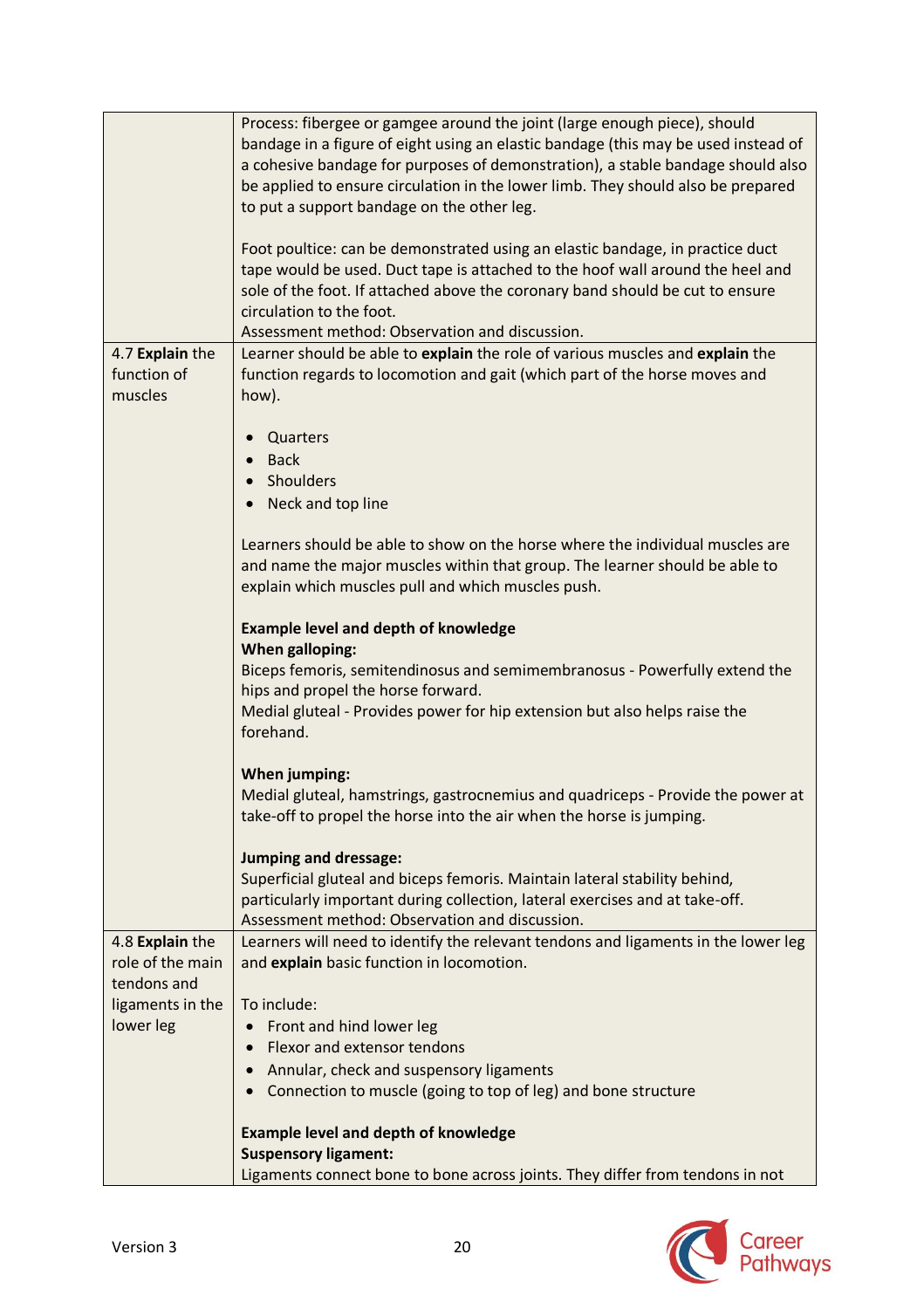|                                  | being part of a muscle. They support the joint and prevent it from over-<br>extending, over-flexing or over-rotating.                                                                                                                                                                                                                                                                                                                                                      |
|----------------------------------|----------------------------------------------------------------------------------------------------------------------------------------------------------------------------------------------------------------------------------------------------------------------------------------------------------------------------------------------------------------------------------------------------------------------------------------------------------------------------|
|                                  | The suspensory ligament runs down the back of the leg and plays a major role in<br>the support of the fetlock. It functions more like a tendon in that it can stretch<br>and recoil. For example, when the fetlock is on the ground, the suspensory<br>ligament stretches; it then recoils as the leg leaves the ground. Repetitions of the<br>stretch and recoil can lead to repetitive strain injury in this ligament.<br>Assessment method: Observation and discussion. |
| 4.9 Explain a<br>range of        | Learners should be able to explain common injuries to tendons and ligaments<br>(suspensory, check collateral ligament damage) and their treatment.                                                                                                                                                                                                                                                                                                                         |
| common                           |                                                                                                                                                                                                                                                                                                                                                                                                                                                                            |
| injuries to                      | Common injuries:                                                                                                                                                                                                                                                                                                                                                                                                                                                           |
| tendons and                      | Sprain / pull<br>$\bullet$                                                                                                                                                                                                                                                                                                                                                                                                                                                 |
| ligaments and<br>their treatment | Strain / tear                                                                                                                                                                                                                                                                                                                                                                                                                                                              |
|                                  | Laceration<br>$\bullet$                                                                                                                                                                                                                                                                                                                                                                                                                                                    |
|                                  | <b>Example level and depth of knowledge:</b>                                                                                                                                                                                                                                                                                                                                                                                                                               |
|                                  | An injury would present itself via heat and swelling of the affected area.                                                                                                                                                                                                                                                                                                                                                                                                 |
|                                  | Lameness can range from mild to severe depending on the severity of the injury.                                                                                                                                                                                                                                                                                                                                                                                            |
|                                  | If any injury is suspected, call your vet at the time of injury. Depending on the                                                                                                                                                                                                                                                                                                                                                                                          |
|                                  | level of lameness they may need to examine the horse as a matter of urgency to                                                                                                                                                                                                                                                                                                                                                                                             |
|                                  | rule out any concurrent trauma eg fracture. Follow vets advice but generally this<br>may include anti-inflammatory medication, cold hosing, initial box rest, walking                                                                                                                                                                                                                                                                                                      |
|                                  | out in hand, long term rehabilitation. Bandaging may be advised in certain cases.                                                                                                                                                                                                                                                                                                                                                                                          |
|                                  | Further treatment could include shockwave therapy and/or stem cell therapy                                                                                                                                                                                                                                                                                                                                                                                                 |
|                                  | depending on the nature of the injury.                                                                                                                                                                                                                                                                                                                                                                                                                                     |
| 4.10 Explain                     | Prevention to include the importance of:                                                                                                                                                                                                                                                                                                                                                                                                                                   |
| how to prevent                   | Adjusting work to ground conditions<br>$\bullet$                                                                                                                                                                                                                                                                                                                                                                                                                           |
| injuries to<br>tendons and       | Correct warm up and cool down                                                                                                                                                                                                                                                                                                                                                                                                                                              |
| ligaments                        | Inspection and care of legs after competition<br>$\bullet$<br>Injuries more commonly seen in specific disciplines                                                                                                                                                                                                                                                                                                                                                          |
|                                  | $\bullet$<br>Fitness and initial work in fitness program                                                                                                                                                                                                                                                                                                                                                                                                                   |
|                                  |                                                                                                                                                                                                                                                                                                                                                                                                                                                                            |
|                                  | <b>Example level and depth of knowledge:</b>                                                                                                                                                                                                                                                                                                                                                                                                                               |
|                                  | Correct warm up and cool down, leg protection and inspection and care of legs                                                                                                                                                                                                                                                                                                                                                                                              |
|                                  | after competition                                                                                                                                                                                                                                                                                                                                                                                                                                                          |
|                                  | Cold tendons are less pliable and more prone to injury than warm ones, so warm                                                                                                                                                                                                                                                                                                                                                                                             |
|                                  | up the legs gradually when exercising.                                                                                                                                                                                                                                                                                                                                                                                                                                     |
|                                  | Tendons are more susceptible to injury when they have a high core temperature.<br>Excessive heat generated by bandages or protective leg gear can cause the core                                                                                                                                                                                                                                                                                                           |
|                                  | tendon temperature to rise to as much as 46-47 °C. Avoid using bandages for a                                                                                                                                                                                                                                                                                                                                                                                              |
|                                  | prolonged period or if the horse is engaged in fast work. Bandages increase the                                                                                                                                                                                                                                                                                                                                                                                            |
|                                  | heat within the structures, thus increasing the time it takes to cool the legs. Use                                                                                                                                                                                                                                                                                                                                                                                        |
|                                  | well-ventilated boots that allow efficient convection and cooling of the lower legs                                                                                                                                                                                                                                                                                                                                                                                        |
|                                  | during exercise.                                                                                                                                                                                                                                                                                                                                                                                                                                                           |
|                                  | Become familiar with all the horse's legs in their care. Feel them every day to                                                                                                                                                                                                                                                                                                                                                                                            |
|                                  | detect early signs of change, heat or swelling.                                                                                                                                                                                                                                                                                                                                                                                                                            |
|                                  | After exercise remove boots and check the legs. After any type of strenuous                                                                                                                                                                                                                                                                                                                                                                                                |

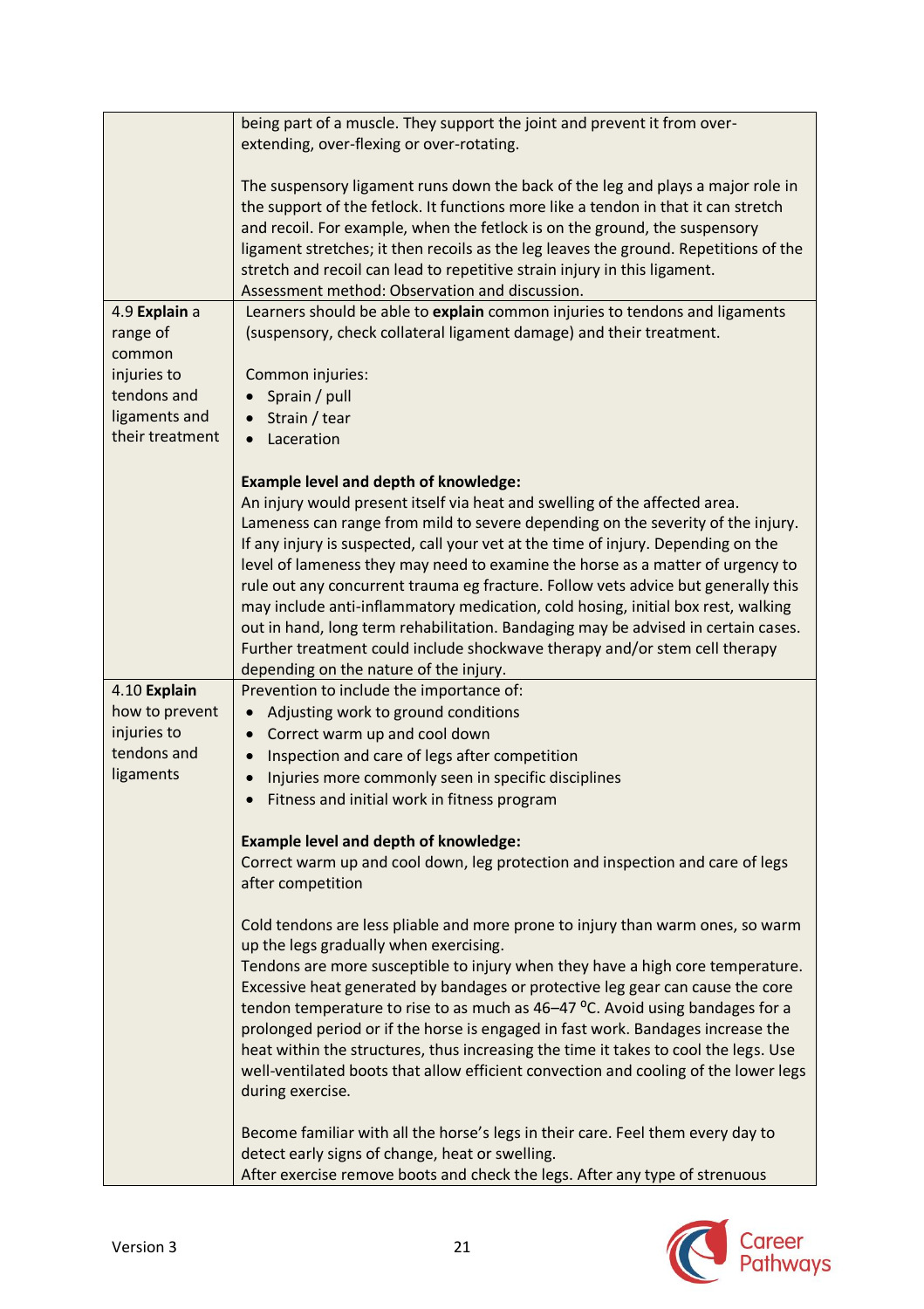|                | exercise actively cool the legs as soon as it is safe to do so. There are many        |
|----------------|---------------------------------------------------------------------------------------|
|                | options for doing this, these may include; cold hosing, various ice/cool boots.       |
|                | Continue to check the legs for any signs of heat or swelling.                         |
|                | Assessment method: Discussion.                                                        |
| 4.11 Explain a | Explain why any of the below may be used and explain their benefit                    |
| range of       | Treatments and therapies:                                                             |
| common         | Veterinary intervention                                                               |
| treatments and | Treadmill<br>$\bullet$                                                                |
| therapies      | Heat lamps or pads<br>$\bullet$                                                       |
|                | Stretching<br>$\bullet$                                                               |
|                | Circulatory treatments (massage, shockwave, magnetic, ultra sound, TENS,              |
|                | etc.)                                                                                 |
|                | Care of legs                                                                          |
|                | Hydro treatments                                                                      |
|                | <b>Rehabilitation work</b><br>$\bullet$                                               |
|                | Walking in hand and under saddle                                                      |
|                | Cold and warm treatment                                                               |
|                |                                                                                       |
|                |                                                                                       |
|                | <b>Example level and depth of knowledge:</b>                                          |
|                | Equine treadmills offer an array of benefits in that they come with a control         |
|                | panel allowing variations in speed and gradient depending on the intended goal.       |
|                | Treadmills are claimed to be particularly beneficial for straightness training, as    |
|                | well as being a good tool for rehabilitation. Because of the flat, specially designed |
|                | surface that a treadmill offers it is suggested that it reduces ground force          |
|                | reaction through the horse's limbs compared to normal ground exercise, thus           |
|                | reducing the risk of injury.                                                          |
|                | A treadmill offers a range of uses, including:                                        |
|                | • They make it possible to exercise a horse if the arena is flooded, deep or out of   |
|                | use and options such as roadwork are also reduced                                     |
|                | . They are an alternative to a horse-walker for exercising horses when turnout is     |
|                | limited                                                                               |
|                | . They offer an alternative modality on which to exercise a horse to reduce the       |
|                | risk of repetitive injury                                                             |
|                | • They can be programmed to adjust speed and gradient, which can give more            |
|                | options for working different muscle groups, and challenging the cardiovascular       |
|                | and respiratory systems                                                               |
|                | • They are a means of exercising a horse in straight lines to improve straightness    |
|                | • They are a means of exercising a horse without the weight of the rider.             |
|                | Assessment method: Discussion.                                                        |

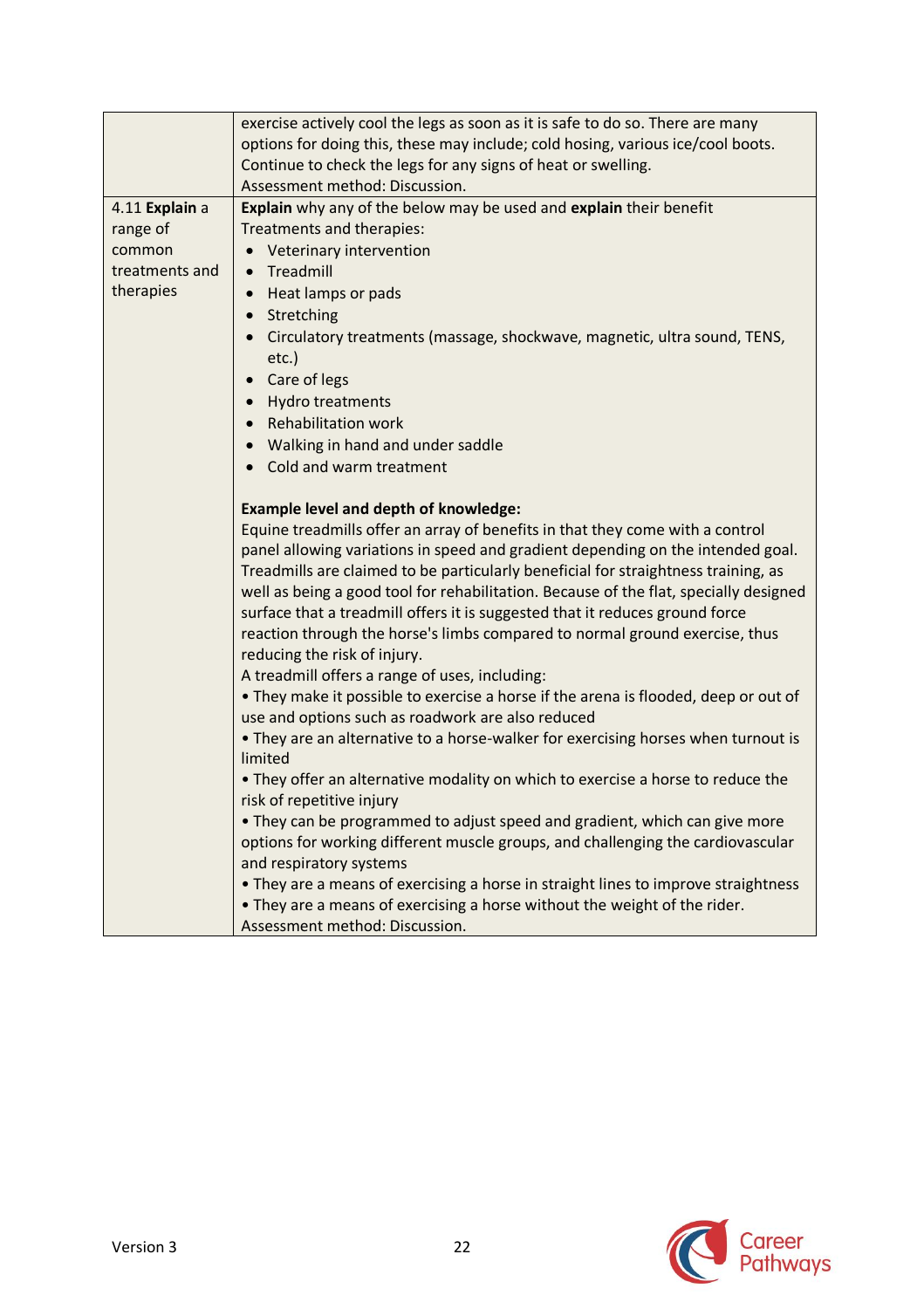# **LO5 Understand the care of horses**

(Trainer Endorsement) **GLH 4; Self-guided study 3**

- *This learning outcome is assessed by the trainer. The learner's skills record should be signed off when the trainer is confident that the learner has met the demand of all the assessment criteria*
- *Ensure the 'Trainer Endorsement' form in the learner's skills record is completed before the assessment day; this records that an assessment with the trainer has taken place*
- *The learner will be assessed in detail on one or more assessment criteria through a 'viva' process with the assessor on the day to clarify competence.*

| Assessment      | Guidance on level and depth of subject content                                          |
|-----------------|-----------------------------------------------------------------------------------------|
| Criteria        |                                                                                         |
| 5.1 Explain how | The learner should be able to explain how to maintain horse health by including         |
| to maintain     | the following:                                                                          |
| health and      | • Cleanliness                                                                           |
| wellbeing of    | • Isolation                                                                             |
| horses          | Dealing with new horses (psychological wellbeing)<br>٠                                  |
|                 | Contagion and infection, common conditions<br>٠                                         |
|                 | <b>Biosecurity measures</b><br>$\bullet$                                                |
|                 | <b>Recognising hazards</b><br>$\bullet$                                                 |
|                 | • Risk management                                                                       |
|                 | • Health and safety policy                                                              |
|                 | • Ensuring effective communication with all stakeholders                                |
|                 | <b>Example depth and level of knowledge</b>                                             |
|                 | <b>Biosecurity:</b>                                                                     |
|                 | Biosecurity can be defined as the prevention of the spread of contagious                |
|                 | disease                                                                                 |
|                 | Ideally, as a precautionary measure, new horses onto a yard should be                   |
|                 | isolated for a minimum of 28 days with their temperature taken twice daily.             |
|                 | Yards have their own individual policies, which may be a paddock or stable              |
|                 | where the newcomer can see other horses but not touch them                              |
|                 | All horses should have up-to-date vaccinations (flu)                                    |
|                 | Do not share equipment such as tack, grooming kits, water buckets and rugs<br>$\bullet$ |
|                 | between horses                                                                          |
|                 | Even if you have no reason to believe any horses on the yard are sick, it is            |
|                 | good practice to wash your hands between handling different horses, or carry            |
|                 | a sanitiser on your belt. If a horse is known to be unwell, more strict isolation       |
|                 | and disinfection precautions than this must be taken (do not need to go into            |
|                 | detail for this assessment criteria as this is covered in 5.3, however you can          |
|                 | link the two if preferred)                                                              |
|                 | All yard visitors should be noted in the yard diary                                     |
|                 | • When away at competition do not let your horse touch unknown horses or                |
|                 | share water, upon return the horse should be monitored for any signs of                 |
|                 | illness. Travel equipment should be cleaned and the trailer or lorry                    |
|                 | disinfected. Be careful when using pressure hoses, as those with greater than           |
|                 | 120psi produce aerosols and can spread infectious agents                                |
|                 | Common conditions to look for include equine flu or strangles.<br>٠                     |

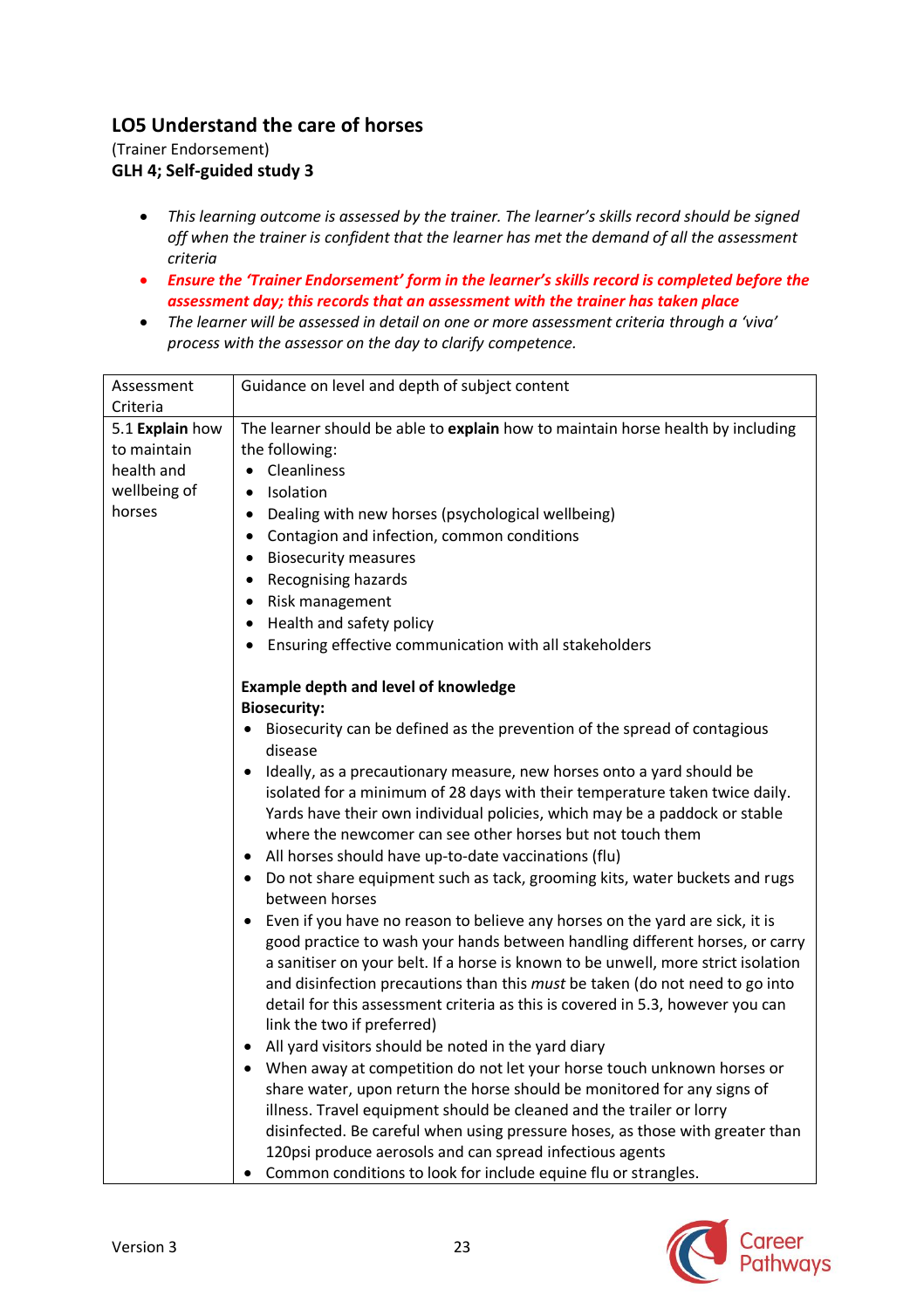| 5.2 Explain<br>procedures for<br>managing a<br>suspected<br>outbreak of a<br>contagious<br>disease | The learner should be able to explain how to manage the procedures required on<br>a yard if it is suspected that a horse has a contagious disease.<br>Procedures to include:<br>• Symptom identification<br>Immediate procedures<br>Short, medium and long term action planning<br>$\bullet$<br><b>Example depth and level of knowledge</b><br>Immediate procedure:<br>Barrier nursing (taking extra precautions to try to ensure that the disease<br>cannot spread, including washing hands, wearing overalls and using<br>disinfectants on footwear and stabling). Approved list of disinfectants<br>available from Defra<br>Any horse showing signs of infectious or contagious disease such as cough,<br>nasal discharge, fever (above 38.5°C), skin lesions (e.g. ringworm) should be<br>isolated immediately and veterinary advice sought. Where relevant, the<br>horse's owner should be informed. This would also help to decide and plan<br>how to manage the disease<br>The horse should be placed in strict quarantine and isolated. Is there a stable<br>away from the main stabling, or could one of them be sectioned off?<br>Likewise, with a field, could one be sectioned off where no other horses could<br>touch the infected horse?<br>Monitor the temperature of all horses on the yard, ensuring that<br>thermometers are sterilised between horses<br>Sick horses should not be handled by people who then attend other horses<br>unless full cleaning/washing/disinfecting happens. This should include<br>wearing overalls, washing hands and disinfecting boots<br>Inform other owners and local yards<br>Keep a record of dates and names of horses who have had contact with the<br>isolated horse<br>Implement the traffic light system - colour-code horses into groups (red,<br>amber, green) |
|----------------------------------------------------------------------------------------------------|------------------------------------------------------------------------------------------------------------------------------------------------------------------------------------------------------------------------------------------------------------------------------------------------------------------------------------------------------------------------------------------------------------------------------------------------------------------------------------------------------------------------------------------------------------------------------------------------------------------------------------------------------------------------------------------------------------------------------------------------------------------------------------------------------------------------------------------------------------------------------------------------------------------------------------------------------------------------------------------------------------------------------------------------------------------------------------------------------------------------------------------------------------------------------------------------------------------------------------------------------------------------------------------------------------------------------------------------------------------------------------------------------------------------------------------------------------------------------------------------------------------------------------------------------------------------------------------------------------------------------------------------------------------------------------------------------------------------------------------------------------------------------------------------------------------------------|
|                                                                                                    |                                                                                                                                                                                                                                                                                                                                                                                                                                                                                                                                                                                                                                                                                                                                                                                                                                                                                                                                                                                                                                                                                                                                                                                                                                                                                                                                                                                                                                                                                                                                                                                                                                                                                                                                                                                                                              |
| 5.3 Describe<br>end of life care                                                                   | The learner should be able to describe end of life care to include:<br>Assessing quality of life                                                                                                                                                                                                                                                                                                                                                                                                                                                                                                                                                                                                                                                                                                                                                                                                                                                                                                                                                                                                                                                                                                                                                                                                                                                                                                                                                                                                                                                                                                                                                                                                                                                                                                                             |
|                                                                                                    | Signs that may indicate the need for euthanasia<br>٠                                                                                                                                                                                                                                                                                                                                                                                                                                                                                                                                                                                                                                                                                                                                                                                                                                                                                                                                                                                                                                                                                                                                                                                                                                                                                                                                                                                                                                                                                                                                                                                                                                                                                                                                                                         |
|                                                                                                    | Procedure and veterinary intervention                                                                                                                                                                                                                                                                                                                                                                                                                                                                                                                                                                                                                                                                                                                                                                                                                                                                                                                                                                                                                                                                                                                                                                                                                                                                                                                                                                                                                                                                                                                                                                                                                                                                                                                                                                                        |
|                                                                                                    | Carcass disposal                                                                                                                                                                                                                                                                                                                                                                                                                                                                                                                                                                                                                                                                                                                                                                                                                                                                                                                                                                                                                                                                                                                                                                                                                                                                                                                                                                                                                                                                                                                                                                                                                                                                                                                                                                                                             |
|                                                                                                    | Passport requirements                                                                                                                                                                                                                                                                                                                                                                                                                                                                                                                                                                                                                                                                                                                                                                                                                                                                                                                                                                                                                                                                                                                                                                                                                                                                                                                                                                                                                                                                                                                                                                                                                                                                                                                                                                                                        |
|                                                                                                    |                                                                                                                                                                                                                                                                                                                                                                                                                                                                                                                                                                                                                                                                                                                                                                                                                                                                                                                                                                                                                                                                                                                                                                                                                                                                                                                                                                                                                                                                                                                                                                                                                                                                                                                                                                                                                              |
|                                                                                                    | Services the learner should be familiar with are Friends at the End (BHS) and                                                                                                                                                                                                                                                                                                                                                                                                                                                                                                                                                                                                                                                                                                                                                                                                                                                                                                                                                                                                                                                                                                                                                                                                                                                                                                                                                                                                                                                                                                                                                                                                                                                                                                                                                |
|                                                                                                    | Equine End of Life Service (National Fallen Stock Company).                                                                                                                                                                                                                                                                                                                                                                                                                                                                                                                                                                                                                                                                                                                                                                                                                                                                                                                                                                                                                                                                                                                                                                                                                                                                                                                                                                                                                                                                                                                                                                                                                                                                                                                                                                  |
|                                                                                                    | <b>Example depth and level of knowledge</b>                                                                                                                                                                                                                                                                                                                                                                                                                                                                                                                                                                                                                                                                                                                                                                                                                                                                                                                                                                                                                                                                                                                                                                                                                                                                                                                                                                                                                                                                                                                                                                                                                                                                                                                                                                                  |
|                                                                                                    | <b>Assessing quality of life:</b>                                                                                                                                                                                                                                                                                                                                                                                                                                                                                                                                                                                                                                                                                                                                                                                                                                                                                                                                                                                                                                                                                                                                                                                                                                                                                                                                                                                                                                                                                                                                                                                                                                                                                                                                                                                            |
|                                                                                                    | Quality of life can be subjective and what one person regards as being acceptable                                                                                                                                                                                                                                                                                                                                                                                                                                                                                                                                                                                                                                                                                                                                                                                                                                                                                                                                                                                                                                                                                                                                                                                                                                                                                                                                                                                                                                                                                                                                                                                                                                                                                                                                            |
|                                                                                                    | might differ from the view of another. However, there are a number of                                                                                                                                                                                                                                                                                                                                                                                                                                                                                                                                                                                                                                                                                                                                                                                                                                                                                                                                                                                                                                                                                                                                                                                                                                                                                                                                                                                                                                                                                                                                                                                                                                                                                                                                                        |
|                                                                                                    | observations that can help you visualise and monitor all aspects of a horse's life                                                                                                                                                                                                                                                                                                                                                                                                                                                                                                                                                                                                                                                                                                                                                                                                                                                                                                                                                                                                                                                                                                                                                                                                                                                                                                                                                                                                                                                                                                                                                                                                                                                                                                                                           |
|                                                                                                    | and thereby indicate good or poor quality of life. There is a checklist that can be                                                                                                                                                                                                                                                                                                                                                                                                                                                                                                                                                                                                                                                                                                                                                                                                                                                                                                                                                                                                                                                                                                                                                                                                                                                                                                                                                                                                                                                                                                                                                                                                                                                                                                                                          |



 $\overline{\phantom{a}}$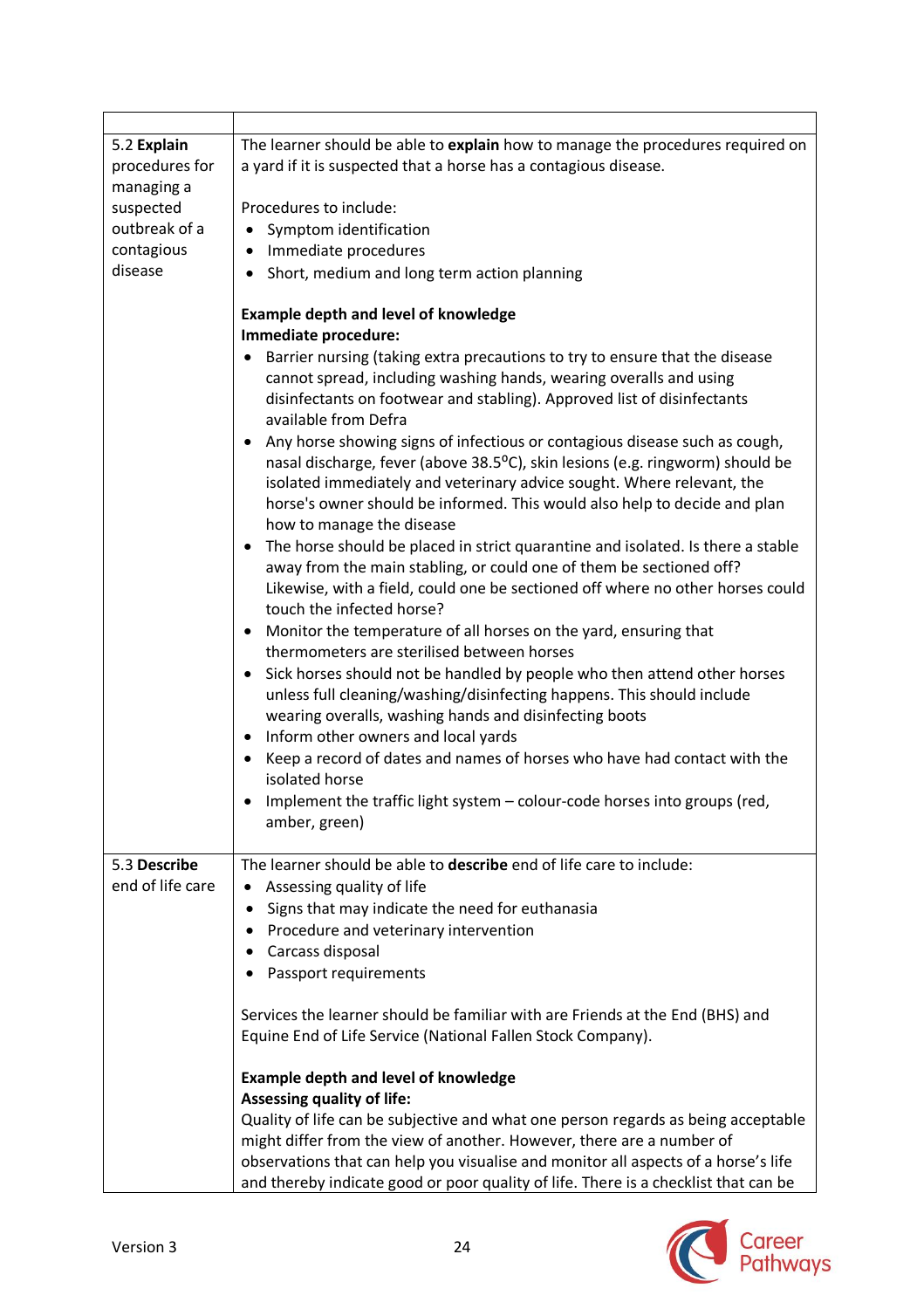| used when observing a horse on a daily basis, to monitor his condition. Learner     |
|-------------------------------------------------------------------------------------|
| should have knowledge of the criteria on this list available on the BHS website via |
| the following link: https://www.bhs.org.uk/our-work/welfare/our-                    |
| campaigns/friends-at-the-end                                                        |

# **LO6 Understand how to care for mares and youngstock**

(Trainer Endorsement) **GLH 7; Self-guided study 6**

- *This learning outcome is assessed by the trainer. The learner's skills record should be signed off when the trainer is confident that the learner has met the demand of all the assessment criteria*
- *Ensure the 'Trainer Endorsement' form in the learner's skills record is completed before the assessment day; this records that an assessment with the trainer has taken place*
- *The learner will be assessed in detail on one or more assessment criteria through a 'viva' process with the assessor on the day to clarify competence.*

| Assessment       | Guidance on level and depth of subject content                                                                                                                                                                                                                                                                                                       |
|------------------|------------------------------------------------------------------------------------------------------------------------------------------------------------------------------------------------------------------------------------------------------------------------------------------------------------------------------------------------------|
| criteria         |                                                                                                                                                                                                                                                                                                                                                      |
| 6.1 Explain how  | The learner should be able to explain how to care for a mare in foal throughout                                                                                                                                                                                                                                                                      |
| mares in foal    | pregnancy, to include:                                                                                                                                                                                                                                                                                                                               |
| should be cared  | Feeding                                                                                                                                                                                                                                                                                                                                              |
| for              | Turn out                                                                                                                                                                                                                                                                                                                                             |
|                  | Vaccinations and worming<br>٠                                                                                                                                                                                                                                                                                                                        |
|                  | <b>Example depth and level of knowledge</b>                                                                                                                                                                                                                                                                                                          |
|                  | Feeding:                                                                                                                                                                                                                                                                                                                                             |
|                  | • During this last trimester it will be necessary to increase her nutrition, although<br>by how much will depend on what type she is. She will definitely require<br>increased levels of protein, and a good source of calcium for optimum foetal<br>development, along with vitamins and minerals. Oil is a good source of<br>essential fatty acids |
|                  | • Whilst the mare requires correct nutrition, and whilst oil/fat can be a useful<br>component of this, it is essential that she does not lay down excess fat, as this<br>can make foaling difficult, and can also cause developmental problems in her<br>foal, particularly to the limbs                                                             |
|                  | • There are many proprietary feeds available for the purpose; a stud mix or cube<br>will give correct nutrition and maintain weight, while a stud balancer will<br>supplement the feed to ensure a balanced diet                                                                                                                                     |
|                  | • The key to any quality diet is good forage. Good grass throughout pregnancy is<br>recommended and/or ad lib forage. Amount of bulk to be kept high. Keep hard<br>feeds small and often (if necessary).                                                                                                                                             |
| 6.2 Describe the | The learner should be able to describe the signs in relation to the horse's:                                                                                                                                                                                                                                                                         |
| signs a mare is  | Shape                                                                                                                                                                                                                                                                                                                                                |
| due to foal      | Udder                                                                                                                                                                                                                                                                                                                                                |
|                  | Behaviour<br>$\bullet$                                                                                                                                                                                                                                                                                                                               |
|                  | Muscle tone                                                                                                                                                                                                                                                                                                                                          |
|                  |                                                                                                                                                                                                                                                                                                                                                      |
|                  | <b>Example depth and level of knowledge</b>                                                                                                                                                                                                                                                                                                          |

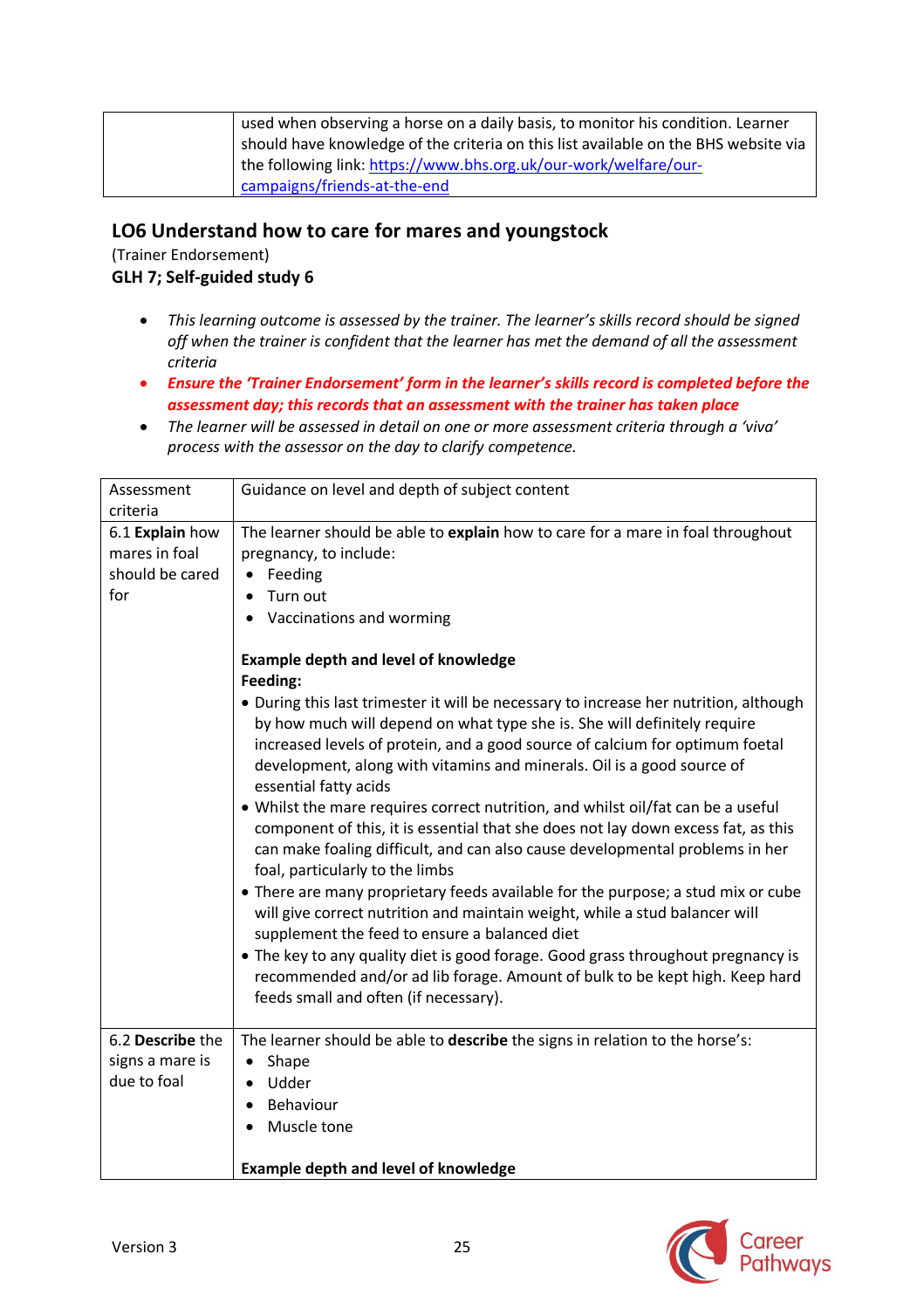|                  | Shape: As the mare reaches approximately 9 months of gestation, her abdomen            |
|------------------|----------------------------------------------------------------------------------------|
|                  | will start to appear more pendulous.                                                   |
|                  | Udder: Approximately 24 hours prior to foaling the mare will wax up. The udder         |
|                  | will be completely full. Immediately prior to foaling, colostrum may drip from the     |
|                  | teats. Any more discharge than this should be considered abnormal and the vet          |
|                  | must be consulted urgently.                                                            |
|                  | Behaviour: Changes in behaviour are highly variable between individuals when           |
|                  | foaling is imminent. Sometimes she may appear to show sweating and mild colic          |
|                  | signs or just be unsettled and walk around more. If you have any doubts at this        |
|                  | stage, the vet should be notified immediately.                                         |
|                  |                                                                                        |
|                  | Muscle tone: Muscle tone decreases prior to foaling, with the muscles in the           |
|                  | pelvic area beginning to relax approximately three weeks before parturition.           |
| 6.3 Explain the  | Learners should be able to explain the foaling process to include:                     |
| foaling process  | Choice to foal inside or outside<br>$\bullet$                                          |
|                  | Normal foaling process<br>٠                                                            |
|                  | Identifying problems and when veterinary intervention is required<br>$\bullet$         |
|                  | Immediate after care (importance of colostrum, passing of meconium,<br>٠               |
|                  | retention of afterbirth)                                                               |
|                  |                                                                                        |
|                  |                                                                                        |
|                  | <b>Example depth and level of knowledge</b>                                            |
|                  | Choice to foal inside or outside:                                                      |
|                  | Foaling inside. An adequate-sized foaling box, well-bedded and banked, clear of        |
|                  | fixtures, with CCTV is desirable. An automatic waterer, which is out of the way        |
|                  | when the foal is born, is ideal; alternatively a water bucket that is soft and will    |
|                  | collapse and has no handle is the safer option. Most mares foal without incident,      |
|                  | however watching from a distance gives reassurance, and means that if                  |
|                  | complications do occur help can be at hand.                                            |
|                  | Foaling outside. If the mare is due to foal early or late in the season, the weather   |
|                  | may be harsh. Any other companions in the field must be compatible. Ideally, the       |
|                  | field should be relatively flat, with fencing that prevents the foal becoming          |
|                  | separated from the mare. As most mares foal at night it is difficult to keep an eye    |
|                  |                                                                                        |
|                  | on proceedings if foaling takes place in a field. If you foal down in the field it may |
|                  | be difficult to catch the mare after. Native horses and ponies will often be foaled    |
|                  | outside as they are often more hardy and used to living outdoors.                      |
|                  |                                                                                        |
| 6.4 Evaluate     | The learner should be able to evaluate through discussion different options for        |
| care options for | the care of the mare and foal.                                                         |
| the mare and     | Stabling                                                                               |
| foal             | Turning out<br>٠                                                                       |
|                  | Handling                                                                               |
|                  | Company of others                                                                      |
|                  | <b>Health checks</b>                                                                   |
|                  | Breed of mare                                                                          |
|                  |                                                                                        |
|                  | <b>Example depth and level of knowledge:</b>                                           |
|                  | The type of mare or breed may have a direct influence on how the mare and foal         |
|                  | are managed. The available space for turn out, time of year and the nature of the      |
|                  |                                                                                        |
|                  | turn out provision are further considerations.                                         |
|                  | Native breeds will generally do better if managed out of doors. This assumes the       |
|                  | turn out area is safe, well fenced and drained and has protection against the          |
|                  | worst of the weather. Good grazing is essential, native breeds would usually foal      |

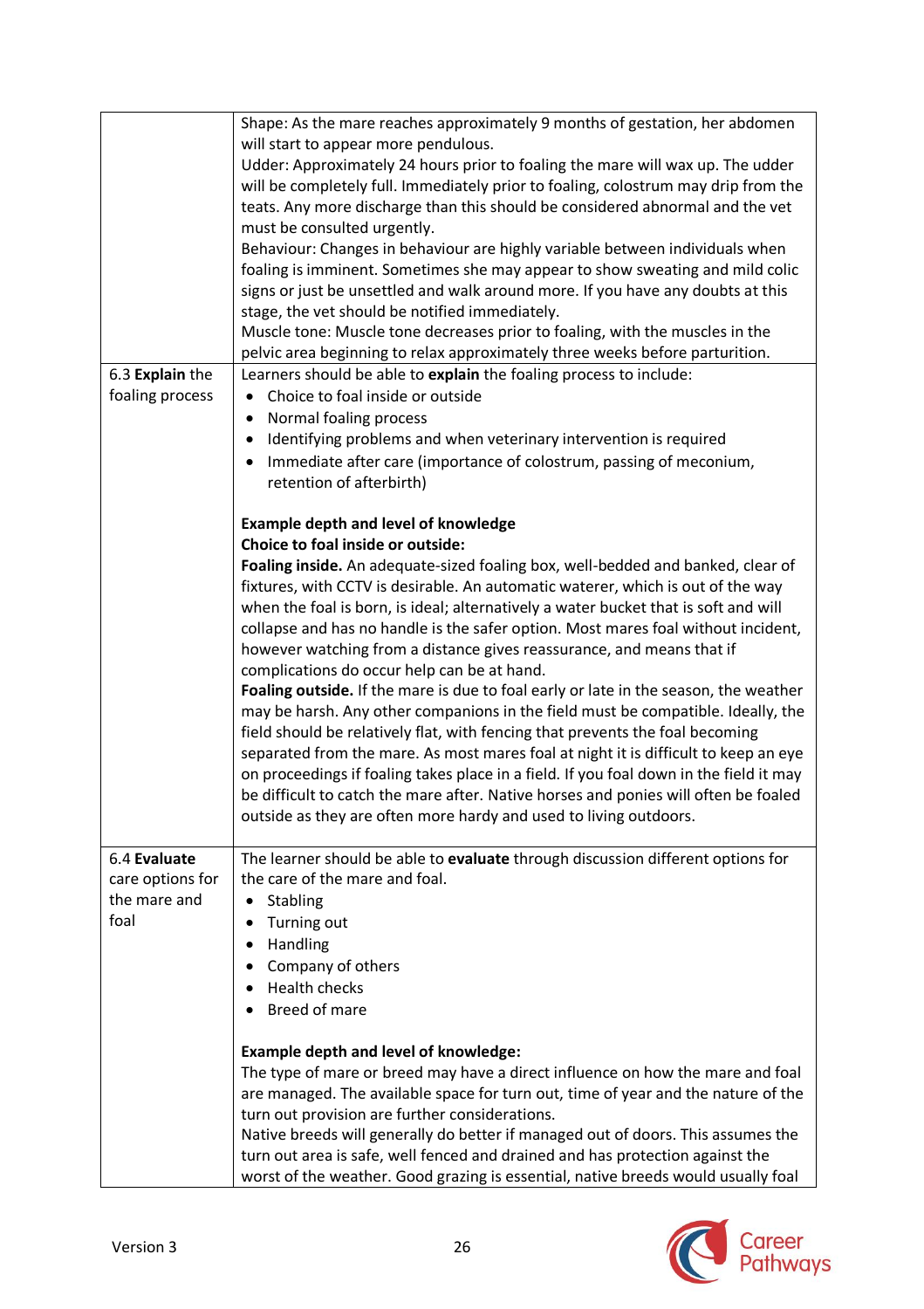|                                                       | in the spring so there should be sufficient grazing. However attention should still<br>be paid to the condition of the field, an open field with little natural protection<br>poorly drained on clay will provide poor turn out for even the most hardy of<br>breeds.<br>All stock should have as much access to turn out as possible however<br>thoroughbred horses may often need to be provided with sufficient shelter,<br>protection and food in order to do well. Thoroughbreds breeding for the racing<br>industry may foal earlier in the year. Many youngstock will not do well to<br>prolonged periods of wet and cold. The compromise may be turn out through the<br>day and stabled in the evening. Some studs may keep breeding stock in barns<br>which allows for more companionship and reflects a more natural management<br>process. These examples are extremes but in general terms the judgement is<br>around dealing with what is available; matching care to breed and needs of<br>individuals and using turn out to best possible advantage.                                                                                                                                                                                                                                                                                                                                                                                                                                                                                                                                                                                                                                                                                                                                                                                                                                          |
|-------------------------------------------------------|--------------------------------------------------------------------------------------------------------------------------------------------------------------------------------------------------------------------------------------------------------------------------------------------------------------------------------------------------------------------------------------------------------------------------------------------------------------------------------------------------------------------------------------------------------------------------------------------------------------------------------------------------------------------------------------------------------------------------------------------------------------------------------------------------------------------------------------------------------------------------------------------------------------------------------------------------------------------------------------------------------------------------------------------------------------------------------------------------------------------------------------------------------------------------------------------------------------------------------------------------------------------------------------------------------------------------------------------------------------------------------------------------------------------------------------------------------------------------------------------------------------------------------------------------------------------------------------------------------------------------------------------------------------------------------------------------------------------------------------------------------------------------------------------------------------------------------------------------------------------------------------------------------------|
| 6.5 Explain the<br>physical needs<br>of young horses  | The learner should be able explain through discussion the young horse's need for<br>the following:<br>• Group turn out; value of company for young horses, types of horses suitable<br>for group turn out with young horses<br>Stabling; evaluate whether there is need to stable young horses compared to<br>$\bullet$<br>24/7 turnout. Consider factors such as breed, time of year and turn out<br>availability<br>Weaning; methods of weaning, age of foal<br>$\bullet$<br>Castration; when required, age of horse<br>$\bullet$<br>Feeding; requirements (consider factors such as breed, age and environment)<br>$\bullet$<br>Health care including joint development<br>$\bullet$<br>For the purpose of this question, a young horse is defined between the years of<br>$0-3.$<br><b>Example depth and level of knowledge</b><br><b>Weaning:</b><br>Approximately 6 months of age. Several ways to wean.<br>If field with lots of mares and foals take one mare out at a time. Be mindful that<br>youngsters should not be left on their own. When dealing with small numbers it<br>might be best to separate youngsters at the same time. Before weaning is<br>contemplated ensure that the youngster is eating independently. Any turn out<br>space used for youngsters in this environment should be extra safe. Out of mare<br>earshot; possible higher protected fencing or a barn. It is always wise to make<br>sure the weanling is well handled before weaning as handling will quickly be<br>necessary following weaning. Establish a new routine quickly and one that can be<br>maintained.<br>If only one mare and foal then try to remove them so they cannot hear each<br>other. Try to find someone else in a similar situation so that both foals have<br>company, or provide an alternative companion for your foal. Ideally, the<br>companion of a similar age and, if possible, sex. |
| 6.6 Explain<br>methods of<br>handling young<br>horses | Methods of handling to include:<br>Daily routine attention; general handling, picking up/out feet, grooming,<br>tying up<br>Work in hand; leading, trotting up<br>٠                                                                                                                                                                                                                                                                                                                                                                                                                                                                                                                                                                                                                                                                                                                                                                                                                                                                                                                                                                                                                                                                                                                                                                                                                                                                                                                                                                                                                                                                                                                                                                                                                                                                                                                                          |

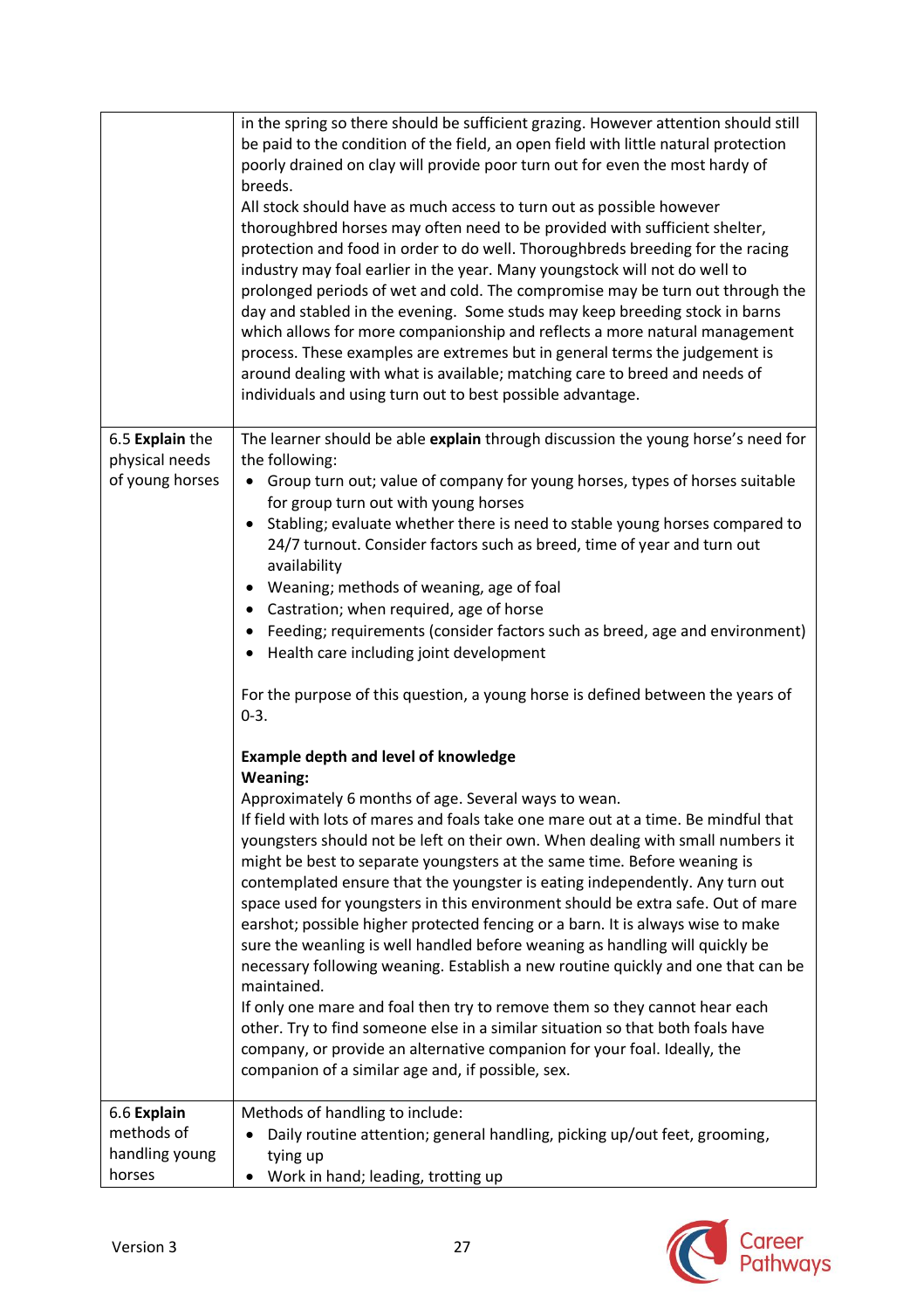| Introduction to loading and transportation<br>$\bullet$                             |
|-------------------------------------------------------------------------------------|
| <b>Example depth and level of knowledge</b>                                         |
| Tying up:                                                                           |
| The horse should be comfortable in a headcollar and being led.                      |
| Start putting a long line through a piece of string and making sure the horse       |
| realises it can't pull back, give it something to eat while he gets used to staying |
| in one position, do this for short periods, make there is sure nothing nearby to    |
| panic horse. Lengthen the time each session. Stay with the horse when it is         |
| properly tied up.                                                                   |
|                                                                                     |

# **LO7 Understand the care of older horses**

(Trainer Endorsement)

**GLH 3; Self-guided study 3**

- *This learning outcome is assessed by the trainer. The learner's skills record should be signed off when the trainer is confident that the learner has met the demand of all the assessment criteria*
- *Ensure the 'Trainer Endorsement' form in the learner's skills record is completed before the assessment day; this records that an assessment with the trainer has taken place*
- *The learner will be assessed in detail on one or more assessment criteria through a 'viva' process with the assessor on the day to clarify competence.*

| Assessment<br>criteria | Guidance on level and depth of subject content                                   |
|------------------------|----------------------------------------------------------------------------------|
|                        |                                                                                  |
| 7.1 Explain how        | Learner should be able to explain the signs of ageing in relation to:            |
| to recognise the       | Muscle tone<br>$\bullet$                                                         |
| signs of ageing        | Dental changes                                                                   |
|                        | Eating habits                                                                    |
|                        | <b>Stiffness</b>                                                                 |
|                        | Coat colour                                                                      |
|                        |                                                                                  |
|                        | <b>Example depth and level of knowledge</b>                                      |
|                        | <b>Muscle tone:</b>                                                              |
|                        | Muscle-wasting, also known as sarcopenia, is common in aged horses as            |
|                        | reductions to the level and type of work affect muscle mass. Sarcopenia is most  |
|                        | frequently noticed in large muscle groups, such as those along the topline and   |
|                        | over the hindquarters. Generalised muscle loss gradually results in the area     |
|                        | becoming weaker and the horse often develops a sway back.                        |
|                        | Sarcopenia is more common in older horses not being exercised, who have poor     |
|                        | nutrition or PPID. In these horses, the spine and hip bones may be more          |
|                        | prominent.                                                                       |
|                        | In an older healthy, sound horse, regular gentle low-speed exercise can help to  |
|                        | stabilise any further muscle loss. Because of the changing musculature, regular  |
|                        | saddle fitting checks will be imperative to prevent serious discomfort and       |
|                        | potential pain to the horse if ridden.                                           |
| 7.2 Explain            | Learners should be able to explain the ongoing care required for the older horse |
| ongoing care of        | to include:                                                                      |
| the older horse        | Feeding<br>٠                                                                     |
|                        |                                                                                  |